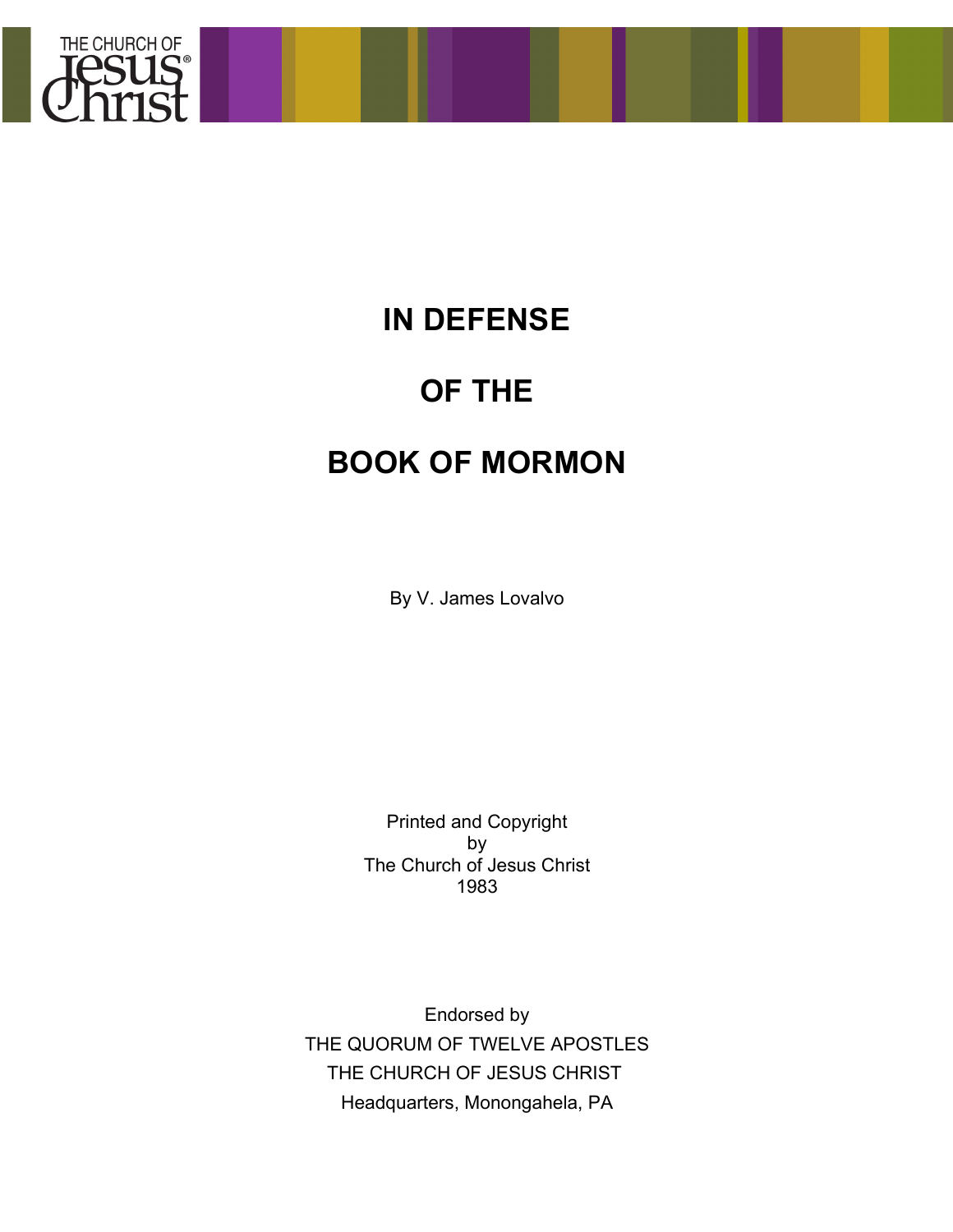# INTRODUCTION

My name is V. James Lovalvo, an Apostle of The Church of Jesus Christ, organized at Greenock, Pennsylvania, with headquarters in Monongahela, Pennsylvania. As a church, we have no affiliation with any other Latter Day Restoration factions.

These tapes, entitled *In Defense of the Book of Mormon, and* the manuscript which accompanies them have been prepared for The Church of Jesus Christ in answer to some criticism of the Book of Mormon. As a church, we do not expect to convince all of the critics, although it is our sincere prayer that we could. We are convinced that the Book of Mormon is of divine origin.

Since the Restoration of the Gospel, much criticism has been launched against the Book of Mormon. The hostility of the critics has also been directed against persons and churches who believe in the book and are convinced that God did use a young man, Joseph Smith, to translate certain records given to him by an angel called Moroni. We do not intend, on these tapes or in this manuscript, to either condemn or commend Joseph Smith or any church that may be the product of his calling and instrumentality in the hands of God. Suffice it to say that we believe in the Book of Mormon and the manner in which it was brought to light.

Since the Book of Mormon was originally published, there has been a vast amount of anti-Book of Mormon literature printed, with the object in mind to destroy the faith of believers in the book. Many ministers and laymen have given discourses in public and on electronic tapes against the Book of Mormon, attempting by their histrionics and rhetoric's to cast a spell upon their audiences in order to win converts to their hostility and negativeness against the book. But, to their shame, few people have harkened to their tirades.

It is reminiscent of a very interesting study. Of the many atheists who have exerted every effort to destroy people's faith in God and His Holy Son, Jesus Christ, very, very few have been converted to atheism. For every person who has been persuaded to become an atheist, a thousand others have embraced Christianity. The same ratio is prevalent in this anti-Book of Mormon crusade. For each person who may be convinced by the writing and oratory of eloquent critics that the Book of Mormon is not a true record divinely translated from ancient plates, there are hundreds accepting it and its authenticity. The reason for its acceptance by the latter population is that they have approached God in sincere prayer and have, as a consequence, been convinced by the Holy Spirit of its divine origin.

The opponents of the Book of Mormon have a great propensity to attack the book by targeting their venom against Joseph Smith and any person or church who may adhere to its contents and principles. These opponents are unaware, either through ignorance or ulterior motives, that there is not one thing written in the Book of Mormon which contradicts the Bible in any commandment, ordinance, or principle taught by Jesus Christ or His Apostles. If the critics would read the Book of Mormon with sincerity, they would be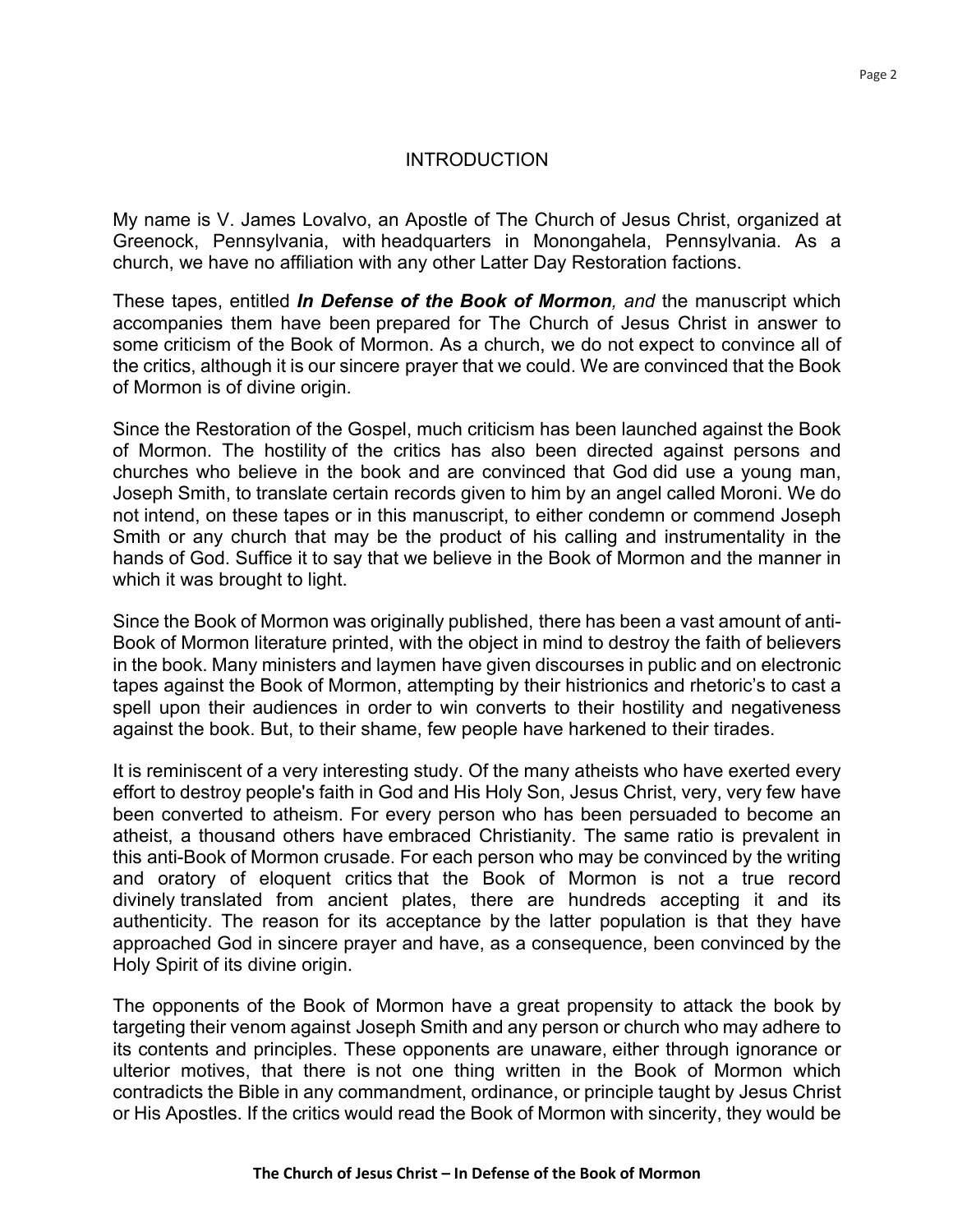amazed at the similarities to the Bible. We are not members of the Latter Day Saints Church of Salt Lake Ci ty, but we do believe in the Book of Mormon. We mention this to convey to the critics that we are not defending a religious organization but the Book of Mormon per se. In the same vein, we do not have to defend a particular Chris tian denomination to say that we believe in the Bible.

The opposition takes a satanic delight in slandering the name of a deceased man, Joseph Smith, who was murdered while in jail at Carthage, Illinois by a mob who professed to be Christians, negating by their action the very commandments of the Saviour, Jesus Christ. That heinous crime at Carthage will stand as one of the blackest pages in the history of mankind for all time to come.

The critics rant, rave, and write books attempting to convince any who will listen to them and hoping to persuade the unwary that the Book of Mormon is not of divine origin, that it was written by Joseph Smith or by Oliver Cowdery or by Sidney Rigdon or by the three men, and that it was fraudulently copied from *Solomon Spaulding's Manuscript.* (More on this later.)

If the antagonists of the Book of Mormon want to debase and belittle it by exposing what they believe to be errors committed by Joseph Smith or by exposing the Faith and Doctrine of any church who believes in the book, why do they not burn the Bible because of the acts of some of the leaders of a prominent church in past years, who by their approval caused millions of innocent people, whose only crime was not believing in the church's teachings, to be killed? To cite a few, there were the persecutions against the Waldenses, the Huguenots, the Spanish Inquisition, and others. Nor were the Protestants, in their acts of retaliation against Catholics, to be idly glossed over.

Why don't the opponents of the Book of Mormon destroy the Bible because of the actions of Calvin, one of the Reformers, who gave his consent to put to death by fire a man called Servetus. Calvin's only regret was that he had given his approval to death by fire; he wanted Servetus to be beheaded instead. What monstrous generosity! And what about the acts of idolatry permitted by Solomon, or the acts of murder and adultery committed by David? If the Bible had to be destroyed because of the negative acts of individuals or churches, the world would be without the glorious teachings of Jesus Christ, and it would have degenerated to the level of savages.

The antagonists of the Book of Mormon are invited to read it thoroughly. They will find a treasure of righteous doctrines in it that extol the chastity of women, of virtue and love, of the virgin birth of Jesus Christ, and of His death and resurrection. There are also many other wonderful teachings that clarify much of the Gospel of our Lord and Saviour, such as baptism, reception of the Holy Ghost, the state of the soul between death and the resurrection, the restoration of the House of Israel, and the identity and origin of the American Indian.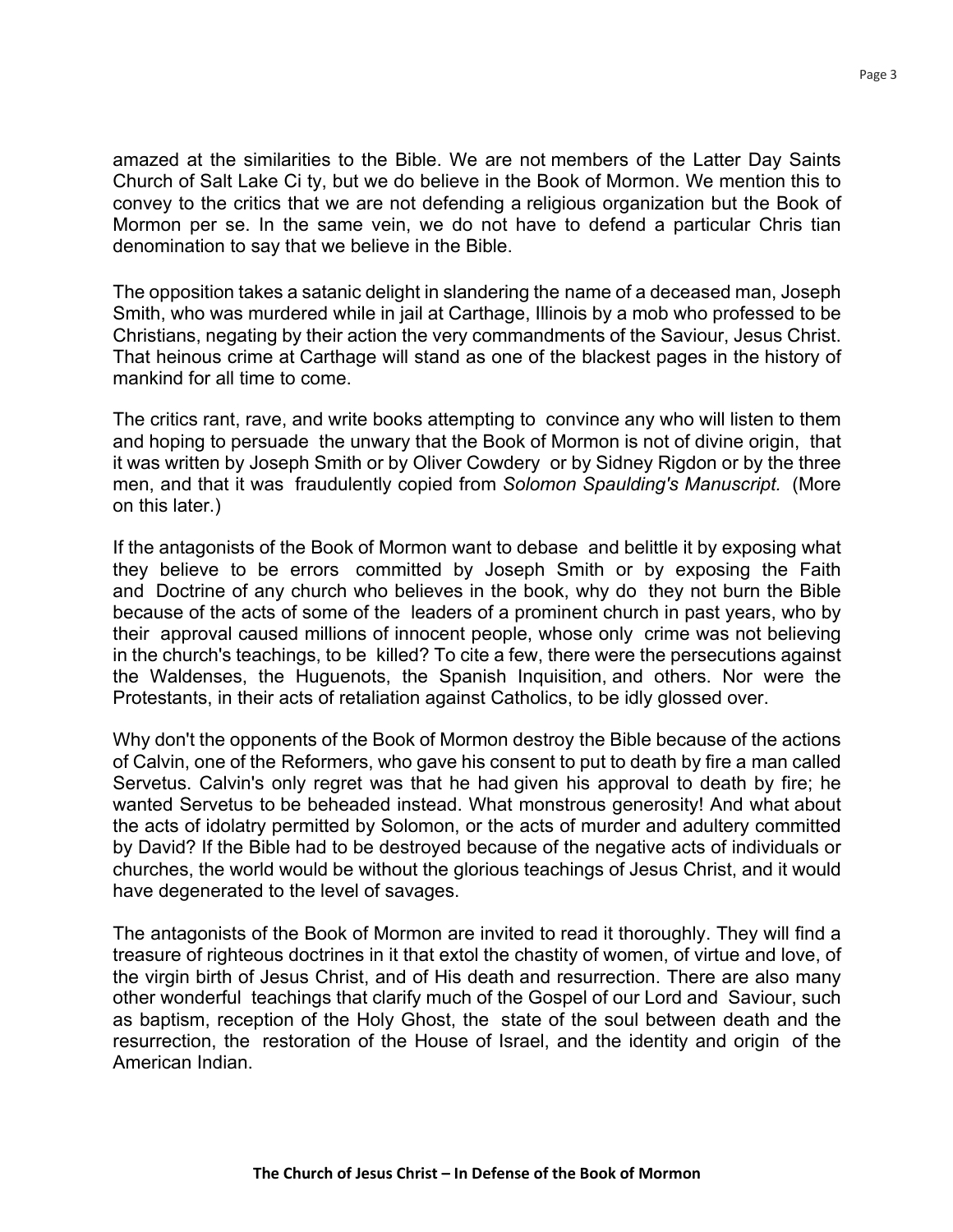Will the critics of the Book of Mormon dare to discard the Bible because of the incestuous act committed by Lot with his two daughters or the adultery committed by Abraham with Hagar or the adulterous life of Jacob with his four wives? Shall the Bible be burned because the Catholic Church had, at one time, more than one Pope and attempted to convert the heathens and the Saracens by the use of sword as reflected in the history of their crusades-crusades which enlisted the use of children and female camp followers? Shall the Bible be destroyed because of the witch-hunting tactics used by some Protestants and the burning of many innocent women at the stake because they were accused of being witches? Why then do the critics want to destroy the Book of Mormon because of some unchristian acts of certain individuals? Read the book on its own merits and compare it to the teachings of Christ in the Bible. It will stand the test of the searcher of truth.

What would the opponents of the Book of Mormon have said or done if they had lived in the days of Solomon and David? Would they have discarded the Psalms and the Proverbs? Of course, I am taking for granted that the opposition believes in the Bible; otherwise, there is no common ground for comparisons or arguments.

We believe that the Bible is the Word of God, written by inspired men, who prompted by the Holy Spirit left the world a memorial to the greatness of God and His gift to the human family, Jesus Christ, His Son. We also believe that the Book of Mormon is indeed a record written by holy men of God who, under the inspiration of the Holy Spirit, painstakingly inscribed on plates an illustrious history of the dealings of God with the progenitors of the American Indians, who were from the Tower of Babel. It is also a record of the appearance of Jesus Christ on this land after His ascension into heaven. While He was here, He established His Church and Gospel among the people He visited.

The critics of the Book of Mormon will be well-advised to spend their time and efforts to win souls for Christ rather than trying to destroy the faith of others. One thing is certain. Criticism usually has a tendency to prompt people to search the object that is being criticized and read for themselves whether there is any justification in the reviling thereof.

True believers in the Bible are grateful to the Lord that both the strengths and weaknesses of individuals are recorded in it. Externally, it is also gratifying to know that all the evil machinations of Satan to discredit the Bible because of the ungodly acts of individuals have failed to materialize and will fail forever. The Book of Mormon will also stand the onslaughts of Satan and men regardless of the attacks against it.

In this ongoing discourse, we will endeavor to answer some of the criticisms against the Book of Mormon, and it is our hope and prayer that the opposition will be persuaded to pray to God earnestly whether the book is of divine origin or not.

In addition, we invite the critics to read the Book of Mormon sincerely and prayerfully, for they will not find anything in its contents that is doctrinally contrary to the Bible. However,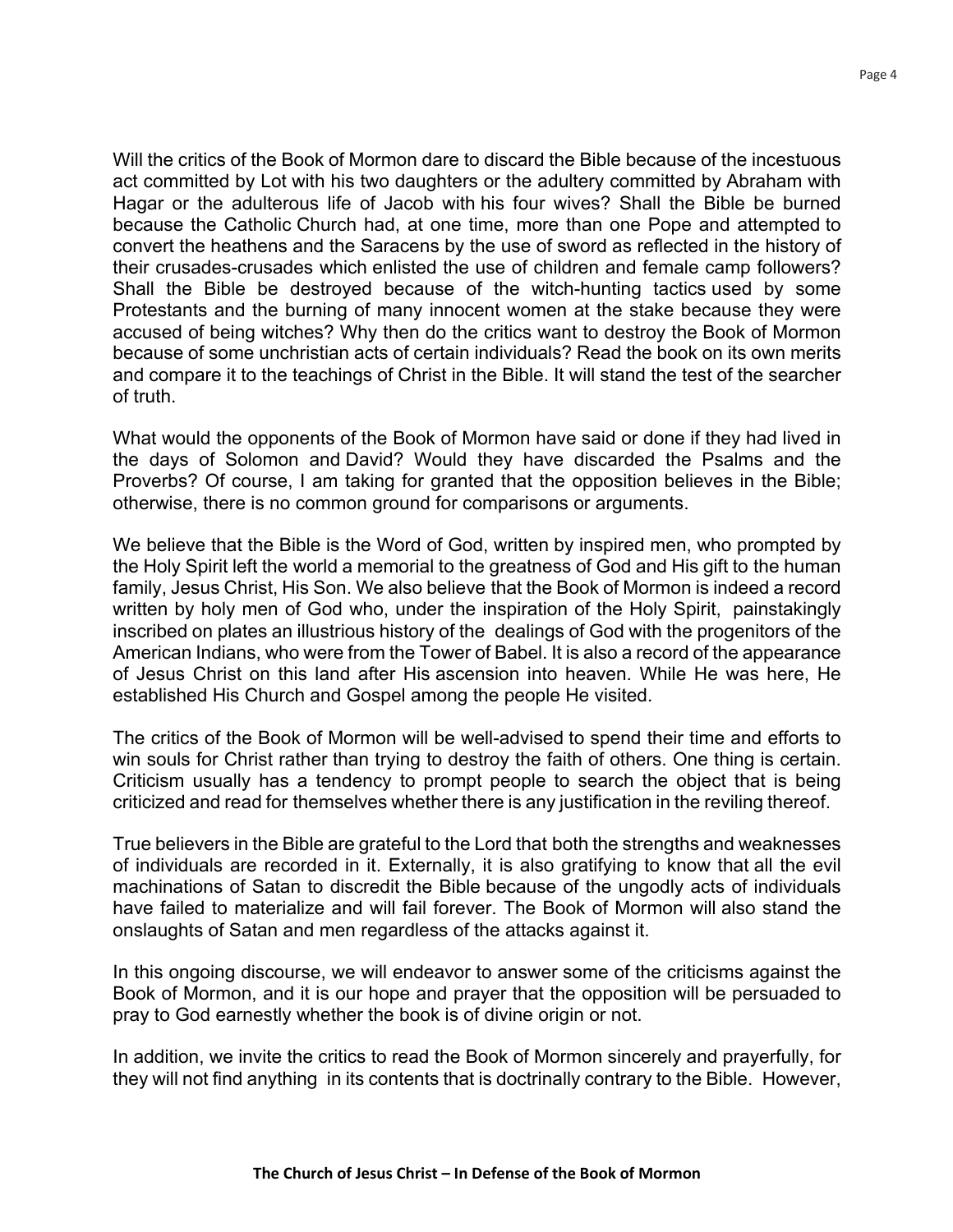we know that if someone wants to find fault with the book, he will find something objectionable (in his own mind at least) in it.

# ANSWERS TO CRITICISMS AGAINST THE BOOK OF MORMON

CRITICISM #1 - Jesus Christ born at Jerusalem.

Critics like to point out what they believe to be an error in the Book of Mormon relative to the birthplace of Jesus Christ. In Alma 7:10, it reads:

And behold, He shall be born of Mary, at Jerusalem, which is the land of our forefathers, she being a virgin, a precious and chosen vessel, who shall be overshadowed and conceive by the power of the Holy Ghost, and bring forth a son, yea, even the Son of God.

In the middle of the sentence the critics stop and with literary smugness proceed to say, "Now, everyone knows that Christ was born in Bethlehem, not in Jerusalem."

They purposely omit quoting the rest of the sentence which reads, ". . . born of Mary at Jerusalem, **which is the land of our forefathers . .** ."

Roy E. Weldon and F. Edward Butterworth, in their vast research on this matter write:

In 600 B.C., the system that prevailed was "city states." Cities took in considerable territory ad jacent to them including towns and villages. Bethlehem being about four miles out of Jerusalem was within the "city state" of Jerusalem.

F. G. Britton, in his book entitled *A History of Egyptian Archeology,* writes of certain "Amarna letters" in 1887 which have now been deciphered. In this letter a statement is found reading: "A city of the **land of Jerusalem.** Bet **Ninnib** has been captured" (pp. 219- 222).

The critics stop after the words "at Jerusalem," cutting the sentence without regard to the subsequent phrase, **"which is the land of our forefathers.''**

Alma is establishing a then well-known fact that Jerusalem was the land (or country) of their forefathers, and that land included Bethlehem and other small towns and villages. Notwithstanding the fact that the Bible pinpoints Bethlehem as the birthplace of Jesus Christ and refers to it as "the city of David," the same Bible calls other places "the city of David" also. For example, in I Chronicles 11:5 & 7 it reads: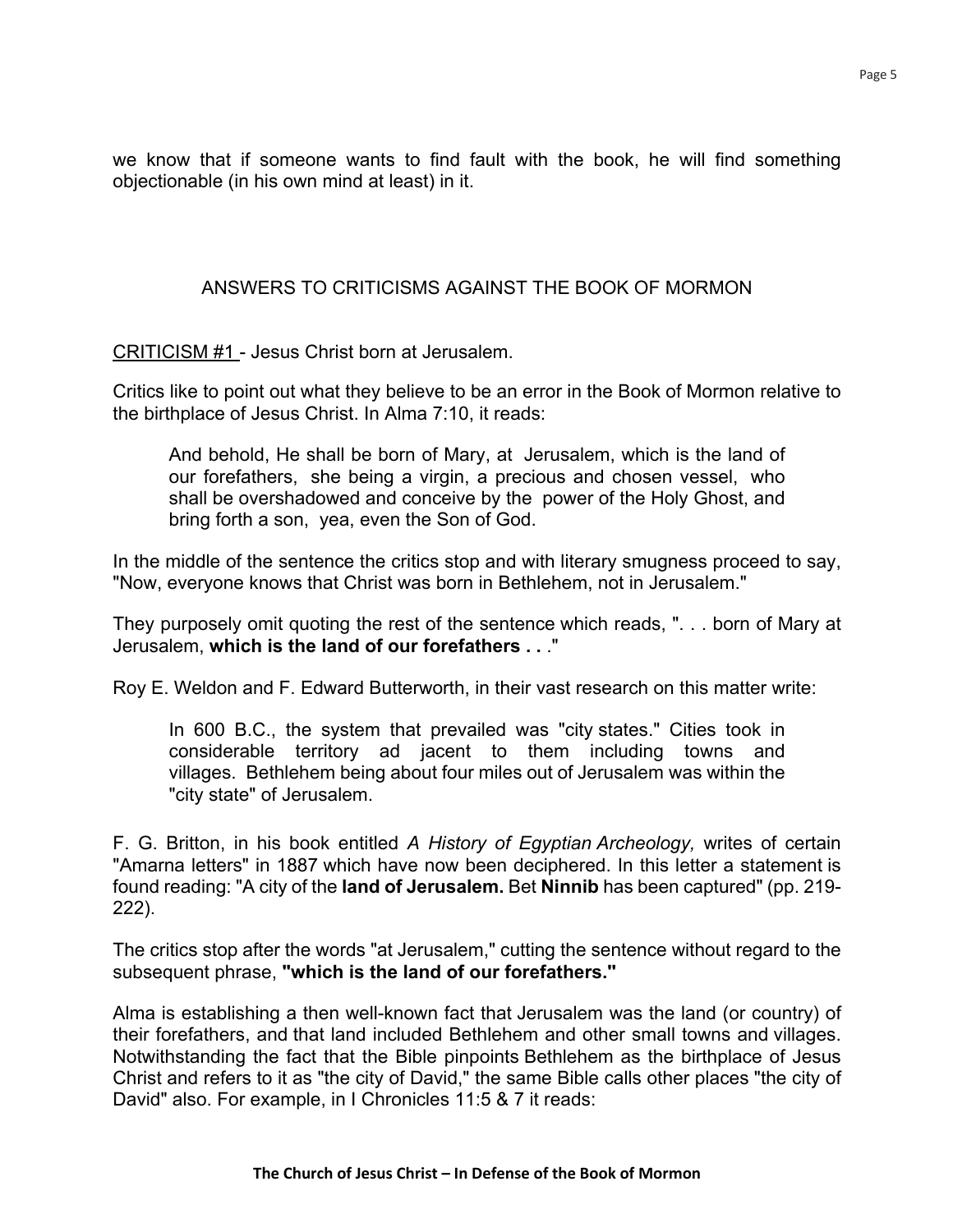And the inhabitants of Jebus said to David, Thou shalt not come hither. Nevertheless David took the castle of Zion, which is the city of David. . . And David dwelt in the castle; therefore they called it the city of David.

According to the Scriptures and the maps of ancient and modern Jerusalem, Zion was and is a distinct area within the environments of Jerusalem, yet it is called "the city of David." Read 2 Samuel 5:7, I Kings 2:10, and I Kings 8:1. There are many more references to Zion being the "city of David." Were the inspired writers of the Bible confused because they referred to Zion-which was within the area of Jerusalem-as the "city of David"? Let the critics figure that one out. Now if Zion was in the environs of Jerusalem (or the land of Jerusalem), as was the city of Bethlehem, and both places were called the "city of David," that would make the writers in the Book of Mormon (Alma 7:10) correct in saying, " .. . born of Mary at Jerusalem, which is the land of our forefathers."

If one wants to lower oneself to the level of these critics regarding the place where Jesus was born and be outrageously technical, then Micah, the prophet, must be ridiculed for saying that Christ would come forth from Bethlehem Ephratah. At the risk of appearing as ridiculous as some of the above critics, nowhere on any map of ancient or modern Jerusalem can a city by the name of Bethlehem Ephratah be found. Critics may call the fore going statement a mere technicality; however, the criticism of the Book of Mormon in that it refers to Jesus ''being born at Jerusalem" is not only a technicality but an absurdity.

# CRITICISM #2 - The use of the word, adieu.

Jacob, one of the prophets in the Book of Mormon, in bidding farewell to the readers of his writings says, ". . . And I make an end of my writing upon these plates, which writing has been small; and to the reader I bid farewell, hoping that many of my brethren may read my words. Brethren, adieu" (Jacob 7:27).

The objection and criticism against the use of the fore going word adieu, is truly a very insignificant one indeed, unworthy of an intelligent student of the Word of God.

A certain scholar, Robert F. Smith, of Independence, Missouri, has stated that the French word, adieu, has been a functional part of the English language since the 14th century. It is merely a synonym for farewell. Let us look at a very peculiar statement found in the Bible in Job 19:20:

My bone cleaveth to my skin and to my flesh, and I am escaped with the skin of my teeth.

We would ask the critics of the Book of Mormon: Did Job really use the expression, "with the **skin** of my **teeth,"** or was it an idiom used in the days of the translators? We wonder how many anti-Bible critics found fault with the above idiomatic phrase. We are certain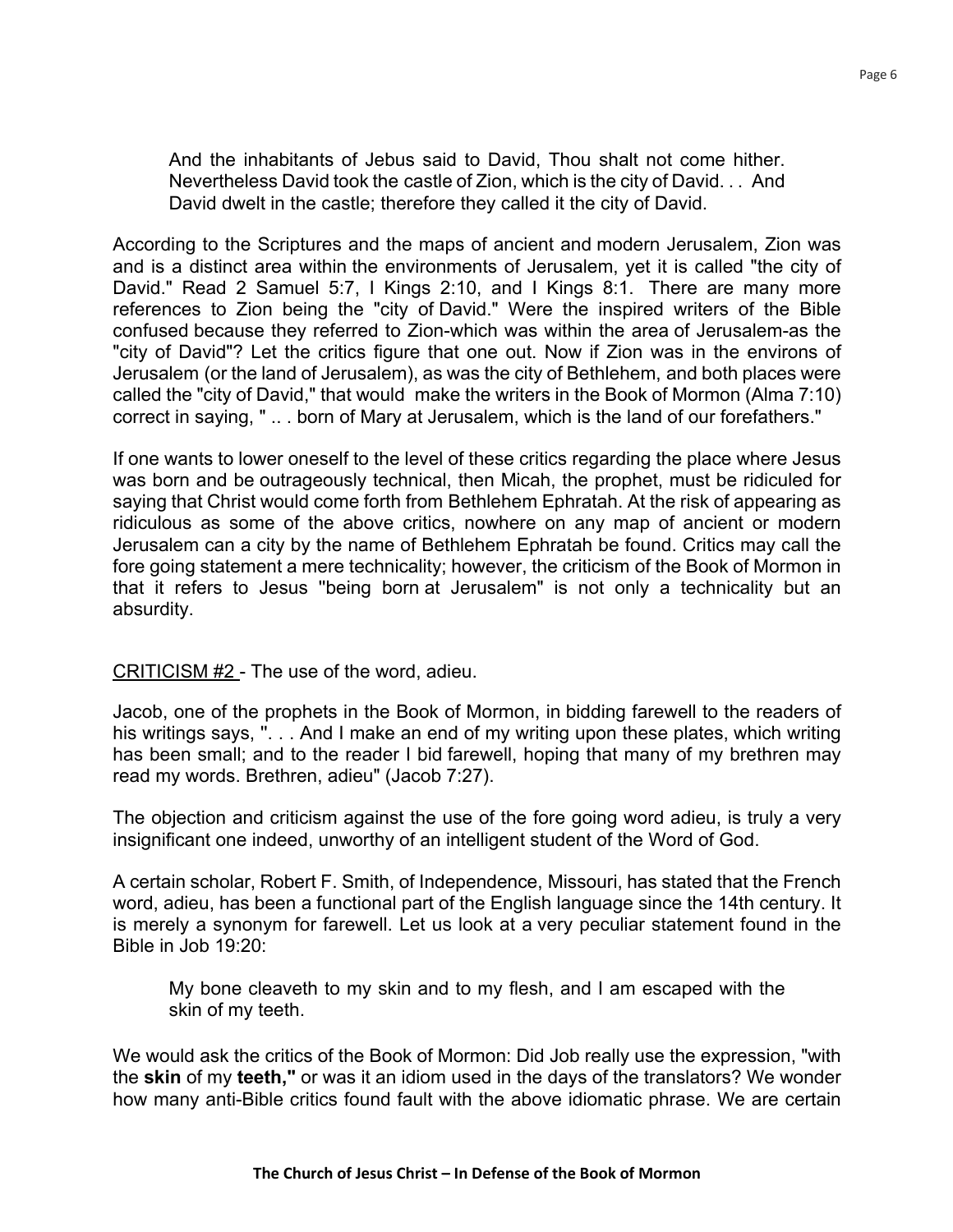that if the foregoing phrase had been used in the Book of Mormon, the op ponents would have had a holiday in criticizing it.

CRITICISM #3 - The use of the word, molten.

It is written in the Book of Mormon:

And it came to pass that the brother of Jared, (now the number of vessels which had been prepared was eight) went forth unto the mount, which they called Shelem, because of its exceeding height, and did **molten** out of a rock sixteen small stones; and they were white and clear, even as transparent glass ... (Ether 3:1).

Critics say that Joseph Smith should have used the word quarry instead of molten, as stones can be quarried from rock but not molten. *Webster's Unabridged Dictionary* says that the obsolete word moult or molt means to melt metals.

The very fact that when the brother of Jared hewed six teen small stones from a rock and they became "white and clear, even as transparent glass" indicates beyond a shadow of a doubt that they were melted not quarried. In a book by V. Gordon Childe, *New Light in the Most Ancient East,* is found the following:

True glass was known by the Sargonid period, commencing about 2200 B.C. (page 166). Pottery was fired at temperatures as high as 1200 degrees ... (page 111). Even iron could be smelted in that early period (page 157).

Glass is mentioned nine times in the Bible, commencing with Moses in the book of Exodus. According to the *Encyclopedia Americana,* by 1500 B.C., Egyptian glass makers were making glass ointment jars, bottles, cosmetic dishes, bowls, and even goblets. Glass objects were manufactured as early as 3000 B.C. The University of Chicago has a pale green cylinder of glass dating from this period."

(From works by Roy E. Weldon and F. Edward Butterworth.)

God has in all ages of time performed miraculous deeds that have confounded the most learned of men, that have gone far beyond the ken of the most brilliant scientists. Consider the parting of the Red Sea to allow the Israelites to cross on dry land, to the discomfiture and subsequent destruction of the Egyptian army, or the tumbling down of the walls of Jericho at the sound of the Israelite trumpets, or the swallowing of Jonah by the great fish. It should not seem a strange thing that God would give a man like the brother of Jared knowledge to "molten stones from a rock."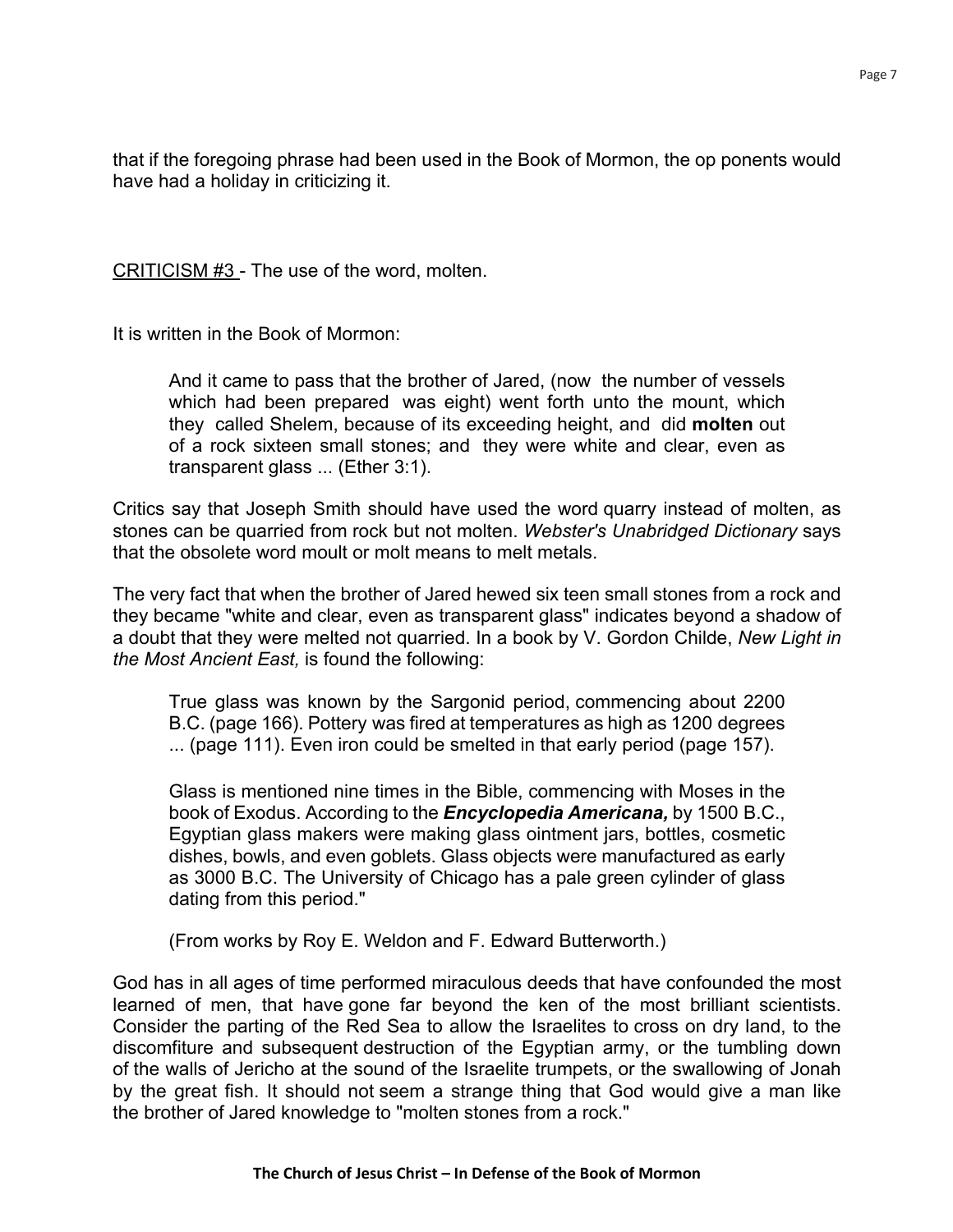CRITICISM #4 - Use of the word, shock.

It is written in the Book of Mormon that while Nephi, a prophet of the Lord, was building a ship to enable a group of people to cross the waters to a land that had been promised by God, his older brothers, Laman and Lemuel, re belled against him and sought to kill him. The Lord, however, intervened for Nephi and filled him with a great amount of His Spirit to the end that his brothers could not touch him for several days lest they would die. After several days, the Lord said to Nephi:

. . . Stretch forth thine hand again unto thy brethren, and they shall not wither before thee, but I will **shock** them, saith the Lord, and this will I do, that they may know that I am the Lord their God (I Nephi 17:53).

This word should not shock the critics of the Book of Mormon as it is a word well-known to scholars of the English language. In *Webster's New World Dictionary of the English Language,* the word shock is defined:

A sudden powerful blow, shake, disturbance, etc.; any sudden emotional disturbance, as through great surprise.

The word shock, as used in the Book of Mormon, sim ply meant that when Nephi would allow his brothers to touch him, God was going to let them feel a sudden powerful blow. The blow would not harm them, but it would let them know that there was a divine power on their brother. God let Joseph Smith understand this "sudden powerful blow" in a word which could be readily understood, and that word was shock. Instead of using many words to describe what the Lord would do, as "I will give them a strong shaking" or "I will cause them to feel a powerful blow," he simply allowed all the many words suggested above (by the writer) to be reduced to one word, shock.

CRITICISM #5 - The use of the name, Sam, in the Book of Mormon.

In a book entitled *Lehi in the Desert and the World of the Jaredites* by Hugh Nibley, the author has this to say:

Sam is a noted Egyptian name. Sam Tawi was the name of an ancient king (of the 11th Dynasty). Sam Behutel was a god of a district in Egypt.

Critics say that Sam is a typical American nickname for Samuel. In the foregoing paragraph, Mr. Nibley proves that the name in question was used in Egypt many centuries ago. Will the opponents of the Book of Mormon object to someone else's name recorded in the Bible a few thousand years ago which has the flavor of a nickname? The name we are referring to is Ham, the son of Noah. Some people by the name of Hamilton are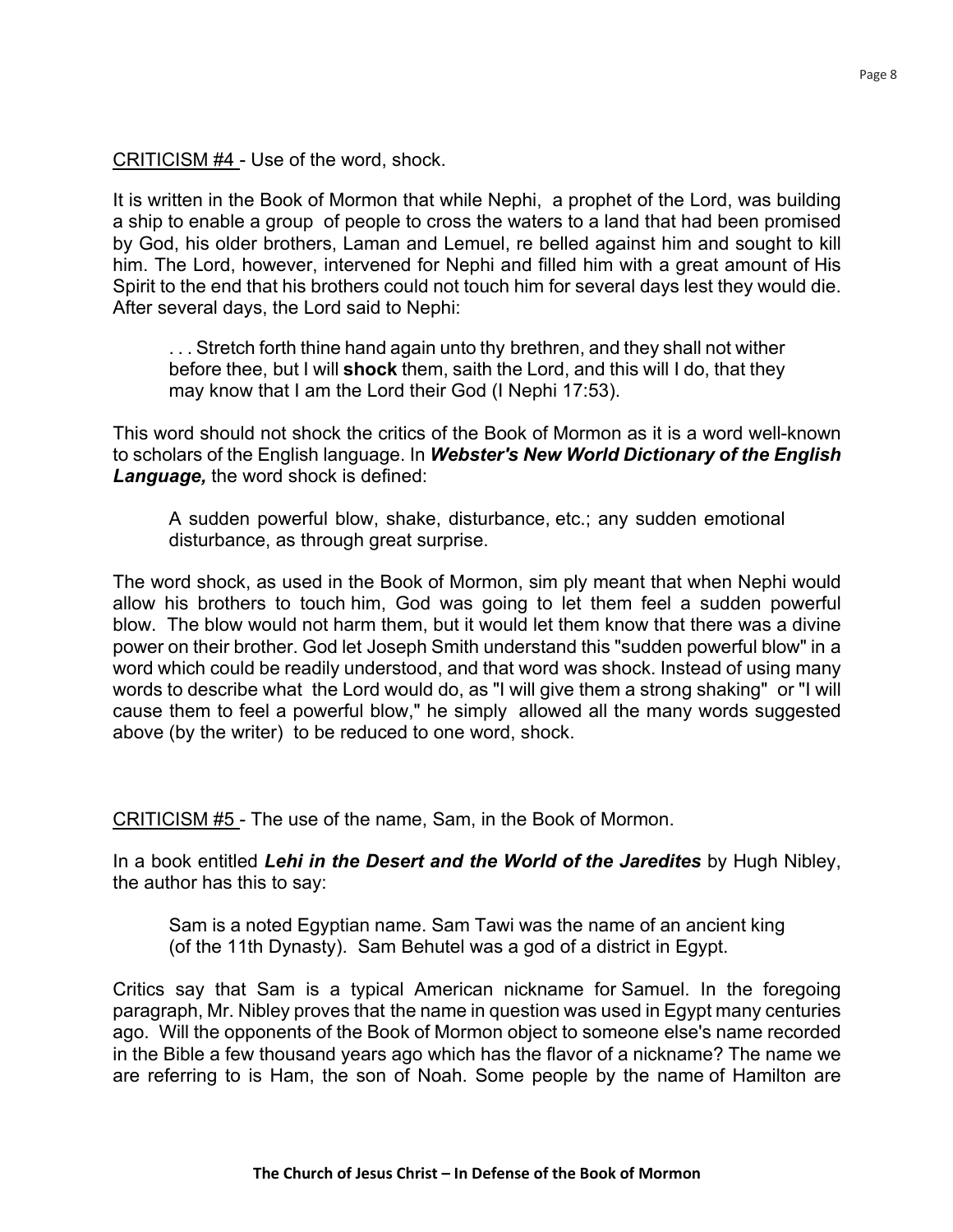referred to by their friends as Ham. The name Sam in the Book of Mormon should be no more of an oddity to Bible scholars than is the name Ham in the Bible.

CRITICISM #6 - Taking out of context to substantiate the Book of Mormon.

Because the believers in the Book of Mormon refer to several passages of Scripture found in the Bible to prove the prophetic fulfillment of the coming forth of the book, critics rise and shout in their indignation, "You're taking out of context." The scriptures in question are:

Moreover, thou son of man, take thee one stick, and write upon it, For Judah, and for the children of Israel his companions: then take another stick, and write upon it, For Joseph, the stick of Ephraim, and for all the house of Israel his companions: And join them one to another into one stick; and they shall become one in thine hand. And when the children of thy people shall speak unto thee, saying, Wilt thou not shew us what thou meanest by these? Say unto them, Thus sayeth the Lord God; Behold, I will take the stick of Joseph, which is in the hand of Ephraim, and the tribes of Israel his fellows, and will put them with him, even with the stick of Judah, and make them one stick, and they shall be one in mine hand. And the sticks whereon thou writest shall be in thine hand before their eyes (Ezekiel 37:16-21).

And the vision of all is become unto you as the words of a book that is sealed, which men deliver to one that is learned, saying, Read this, I pray thee: and he saith, I cannot; for it is sealed: And the book is delivered to him that is not learned, saying, Read this, I pray thee: and he saith, I am not learned (Isaiah 29:11,12).

And I saw another angel fly in the midst of heaven, having the everlasting gospel to preach unto them that dwell on the earth, and to every nation, and kindred, and tongue, and people, Saying with a loud voice, Fear God, and give glory to Him; for the hour of His judgment is come: and worship Him that made heaven, and earth, and the sea, and the fountains of waters (Revelation 14:6,7).

We shall comment on the above scriptures later on in this recording and manuscript. We shall continue, however, to answer the criticism of "taking out of context."

If the critics of those who believe in the Book of Mormon and the Restoration of the Gospel would look well into the Scriptures, they may be astonished to discover that "taking out of context'' originated many hundreds of years ago. They would have to find fault with Jesus Christ and His Apostles because they "took out of context" also. This was done to prove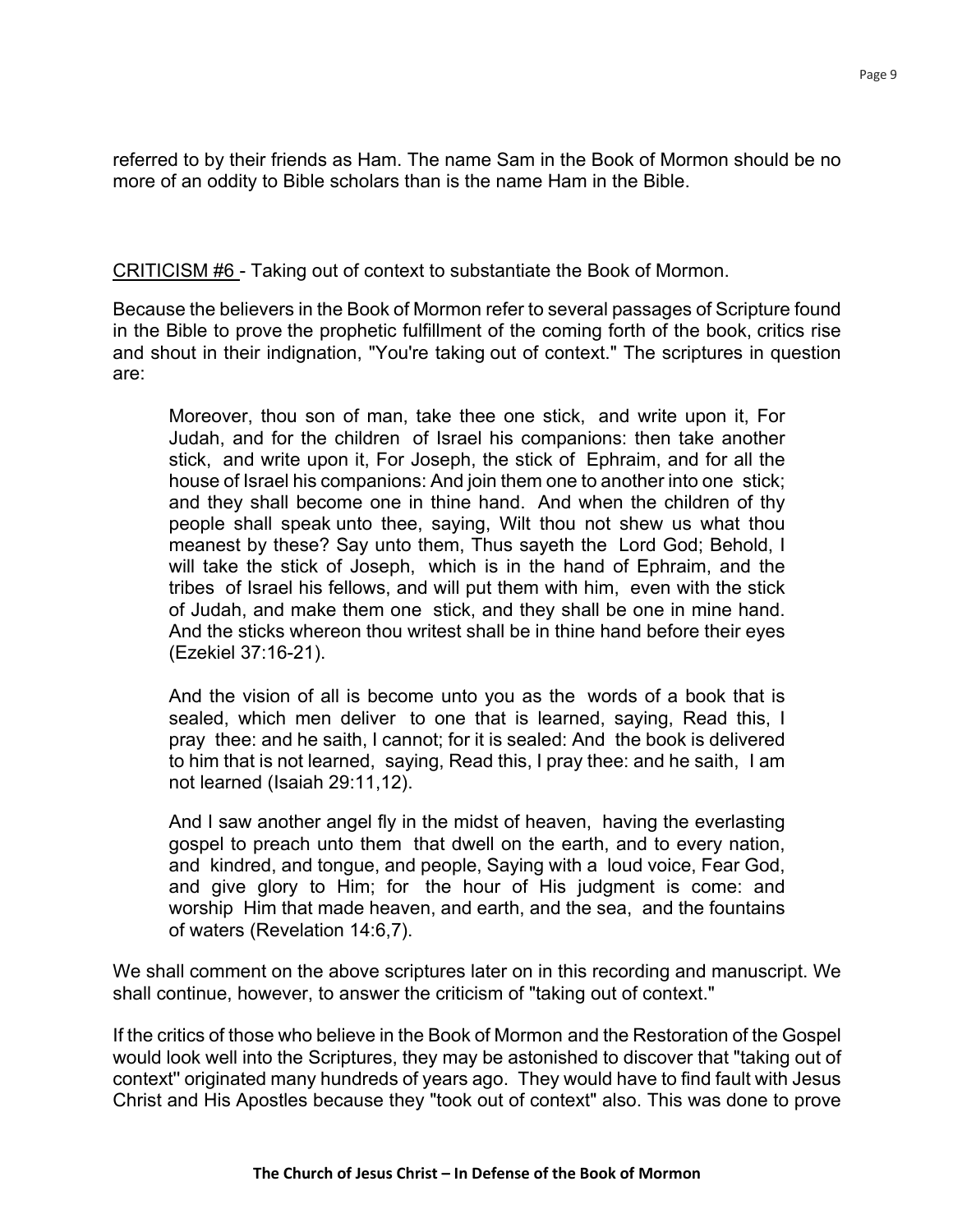the fulfillment of prophecy in a particular event, place, or time. Following are some examples:

1. When the devil sought to tempt the Lord Jesus Christ by saying, "If thou be the Son of God, command that these stones be made bread," Jesus replied: "It is writ ten, Man shall not live by bread alone, but by every word that proceedeth out of the mouth of God.''

Christ was "taking out of context" by referring to Deuteronomy 8:3, thereby proving to Satan that the scripture He was referring to was fulfilled at that particular moment.

2. Again, in the temptation of Our Lord, Satan said to Him:

If thou be the Son of God, cast thyself down (from the pinnacle of the Temple): for it is written, He shall give his angels charge concerning thee: and in their hands they shall bear thee up, lest at any time thou dash thy foot against a stone. (Satan also "took out of context" from Psalms 91:11.) Jesus said unto him: It is written again, Thou shalt not tempt the Lord, Thy God.

Christ quoted Deuteronomy 6:16. In that portion of scripture, the Lord was speaking to the House of Israel. Yet Jesus used that very same scripture to answer the wicked tempter and prove its fulfillment in that one hour of trial.

3. When the Holy Ghost descended upon the Apostles on the Day of Pentecost-which amazed the multitudes of people-Peter quoted a passage of scripture found in the book of the prophet Joel 2:28, which reads:

And it shall come to pass afterward, that I will pour out my spirit upon all flesh; and your sons and your daughters shall prophesy, your old men shall dream dreams, your young men shall see visions.

Peter "took out of context" from the prophet Joel to prove to the multitudes the fulfillment of Joel's prophecy at that particular moment. Why don't the critics of the Book of Mormon adherents find fault with the Apostle Peter for "taking out of context?"

4. The same Apostle, Peter, seeking to prove the resurrection of Christ, quoted Psalms 16:8-10 which reads:

I have set the Lord always before me: because he is at my right hand, I shall not be moved. Therefore, my heart is glad, and my glory rejoiceth: my flesh also shall rest in hope. For thou wilt not leave my soul in hell; neither wilt thou suffer thine Holy One to see corruption.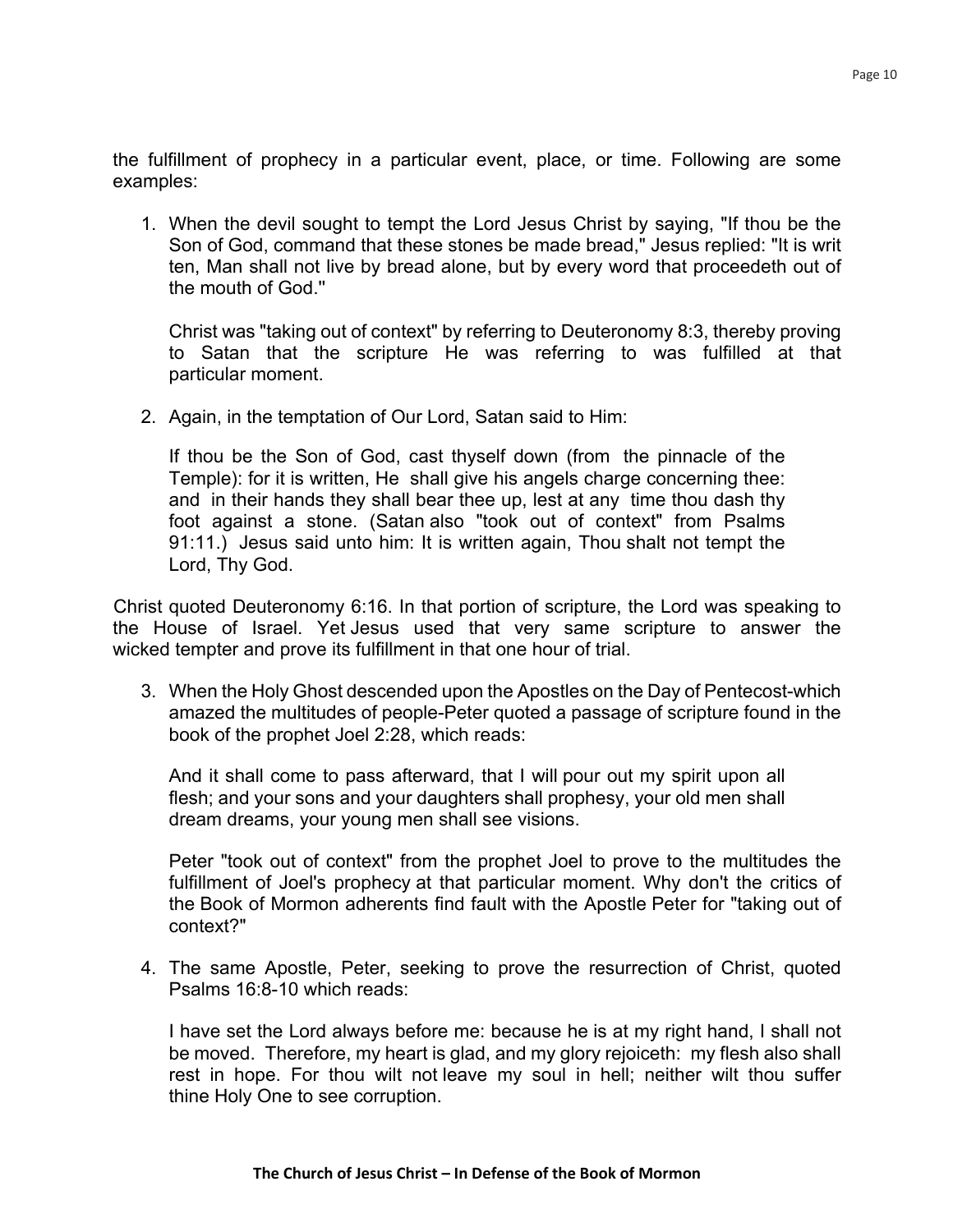If taken at its face value, the above verse seems to be David speaking of himself. Peter, by the Spirit of God, however, "took out of context" and proved that it referred to Christ and was fulfilled in His resurrection.

5. The Scriptures in Matthew 27:35 and John 19:24 tell of the soldiers parting the garments of Jesus Christ and casting lots for them. Both Apostles quote Psalms 22:18 which reads:

They part my garments among them and cast lots upon my vesture.

The Apostles use this scripture in fu1fillment of that which took place at the crucifixion of Christ. Yet, the reading of the above Psalm would of a certainty make one think that David was speaking of himself, not of Jesus Christ. Isn't this "taking out of context?" Of course, it is.

6. In the Gospel of John 19:28, it reads that Jesus said, "I thirst." The Apostle says that in these two words, "I thirst," the scripture was fulfilled. He quoted Psalm 69:21:

They gave me also gall for my meat; and in my thirst they gave me vinegar to drink.

If John had not "taken out of context" the above scripture, would anyone have known that it was a prophetic prediction fulfilled in Christ as He hung on the cross of Calvary?

7. When Jesus overthrew the tables of the money changers at the Temple, He exclaimed:

Take these things hence; make not my Father's house an house of merchandise (John 2:16).

His Disciples remembered what was written in the Psalms:

For the zeal of thine house hath eaten me up . . . (Psalms 69:9).

Before the Apostle wrote the above phrase, would anyone reading the 69th Psalm have interpreted it as referring to what Jesus said? The answer would be a definite NO. This passage of scripture, however, was also "taken out of context" to prove the fulfillment of a certain event.

8. When old Simeon, a devout man, took the child Jesus in his arms and blessed Him, he said, among other things: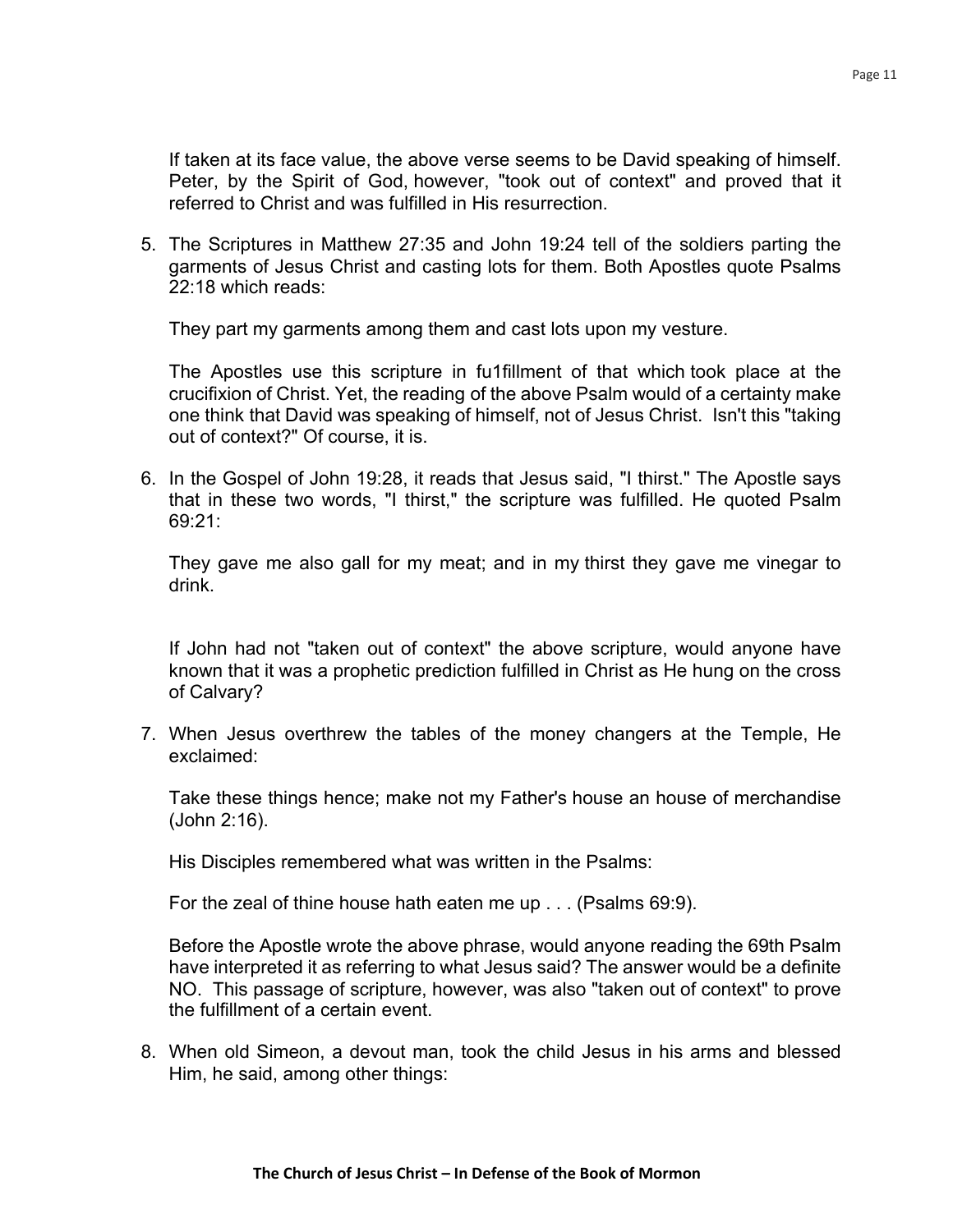. . . For mine eyes have seen thy salvation, Which thou hast prepared before the face of all people; A light to lighten the Gentiles, and the glory of thy people Israel (Luke 2:30-32).

At this instance, Simeon was quoting the prophet Isaiah 49:6, who hundreds of years prior to the birth of Christ predicted, ". . . I will also give thee for a light to the Gentiles . . . '' Was the prophet speaking of himself? Was Luke a literary thief to "take out of context" and apply it to Jesus Christ? The answer is NO to both questions.

If the reader is interested in searching the Scriptures about persons who "took out of context" to prove the fulfillment of certain events, let him read Luke 1:15 (quoting Isaiah 49:1), Matthew 27:9 (quoting Zechariah 11:12), Luke 4:17-21 (referring to Isaiah 61:1), and Matthew 1:23 (quoting Isaiah 7:14).

Let the critics of the Book of Mormon understand that taking scripture out of context by Christ and His Apostles was done by the inspiration of God's Holy Spirit. The prophets and holy men of yore spoke and wrote as they were moved upon by the Holy Ghost. The Lord caused words of prophecy to be put in their mouths that would relate to future events. It is very probable that when they spoke or wrote their predictions they may or may not have understood that which the Lord was inspiring them to say. Nonetheless, the Spirit of God guided them to do so. Of a certainty, the same Spirit of the Lord which inspired those holy men to speak and write and "take out of context" will also, in the years subsequent to their time, inspire holy men to "take out of context" such words and scripture that would be applicable to the circumstances and events at hand.

In these days of the Restoration of the Gospel, God has given men the same blessing to understand words spoken or written by holy men of long ago and apply them to conditions and/or events of the day or the future. When Ezekiel 37 and Isaiah 29 are used to refer to the coming forth of the Book of Mormon and some of their words and phrases are "taken out of context," it is done by the inspiration of God's Holy Spirit, the same spirit which prompted Jesus Christ and His Apostles to do so.

Ezekiel writes of two sticks (books), one for Judah and one for Joseph. These are indicative of the two histories of these two tribes. So, if it appears that one is "taking out of context,'' it is only because God, who is the same yesterday, today, and forever has inspired the minds of dedicated men to understand that which He gave to the prophets of old. The same spiritual formula applies to Revelation 14:6,7 and other scriptures regarding the Restoration of the Gospel and the establishment of the Kingdom of God on earth.

In conclusion, if the opponents of the Book of Mormon want to criticize its believers for "taking out of context," it is only because they have not understood that the Holy Spirit also works in humble and dedicated men today as He did with holy men of old. Let the critic and unbeliever know this: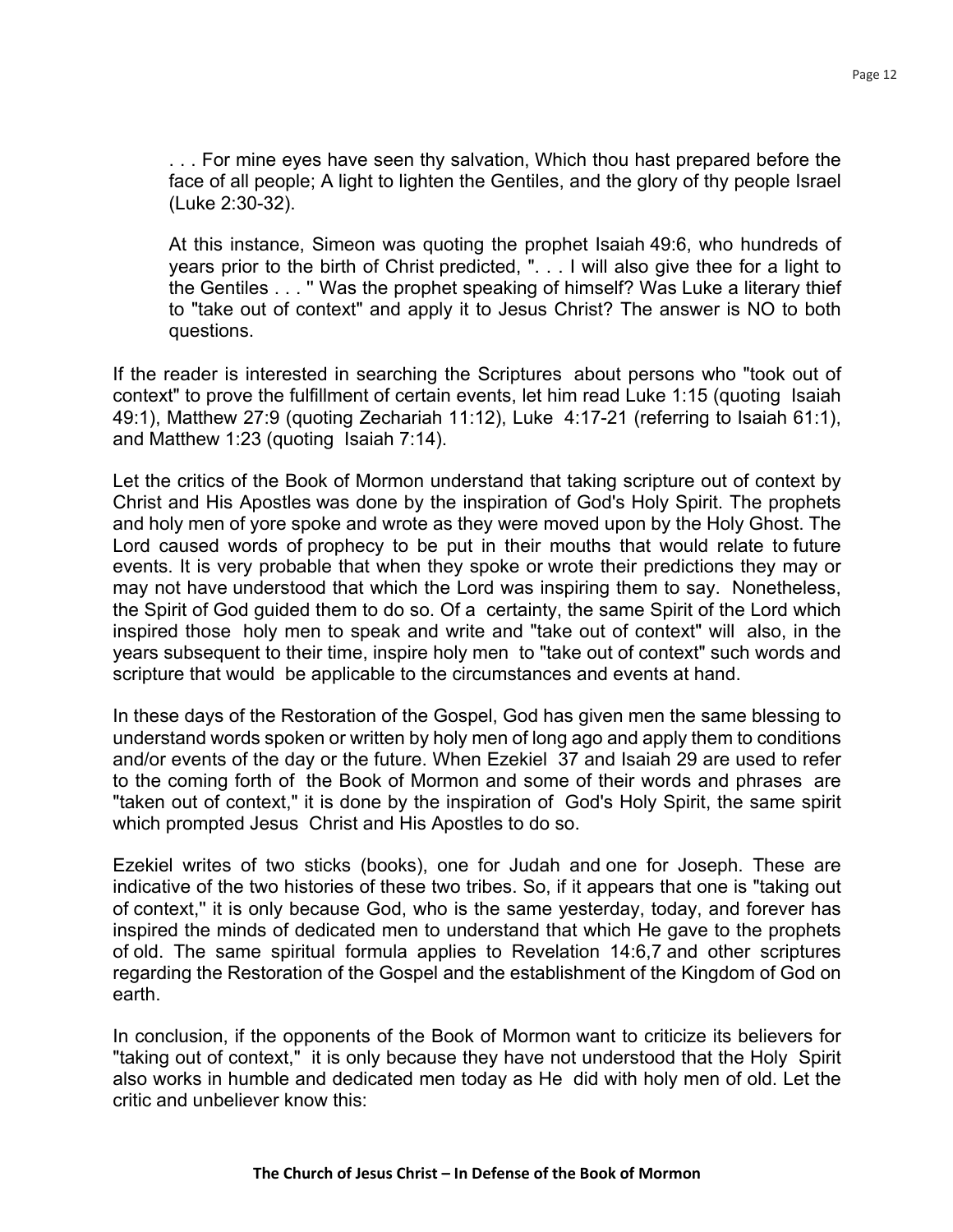All scripture is given by inspiration of God, and is profitable for doctrine, for reproof, for correction, for instruction in righteousness: That the man of God may be perfect, thoroughly furnished unto all good works (2 Timothy 3:16,17).

CRITICISM #7 - The Book of Mormon is an addition to the Bible, contrary to the words of John in Revelation 22:18,19.

The aforegoing scripture, which some critics like to use as a reference in direct objection to the Book of Mormon, reads:

For I testify unto every man that heareth the words of the prophecy of this book, If any man shall add unto these things, God shall add unto him the plagues that are written in this book: And if any man shall take away from the words of the book of this prophecy, God shall take away his part out of the book of life, and out of the holy city, and from the thi ngs which are written in this book.

Every Bible scholar knows, or should know, that the book of Revelation was written by the Apostle John **before** he wrote the Gospel. J. R. Dummelow in his *Bible Commentary* says, ". . . seems clearly to indicate that the book was written in the reign of Vespasian (69-79 A.D.) ... that it was written about 77 A.D."

Of the date when the Gospel according to John was writ ten, the same Rev. Dummelow says, "According to all ancient authorities, this gospel was written by St. John in his old age at Ephesus, i.e. about 90 A.D."

The question of whether the book of Revelation was written before the Gospel is really irrelevant; the important issue is the meaning of John's warning, "not to add or take away" from the book of Revelation. The crux of the matter is obvious to all students of the Bible. Did John mean not to add or take away from the Bible? Of course not! The Bible had not as yet been compiled! Even the critics of the Book of Mormon know that the word Bible means "a col lection of sacred writings." Aren't the critics "taking out of context" to infer that John meant the Bible. To all sincere students of the Word of God the warning of John is clearly understood to mean the book of Revelation as the Apostle definitely says, ". . . the words of the prophecy of **this book"** and ". . . take away from the words of the **book**  of this prophecy." John did not refer to a book that should come forth in the future but "this book," which means the book of his revelations and prophecies.

Moses, one of the greatest of all prophets, warned the House of Israel relative to the commandments that God had given them through him: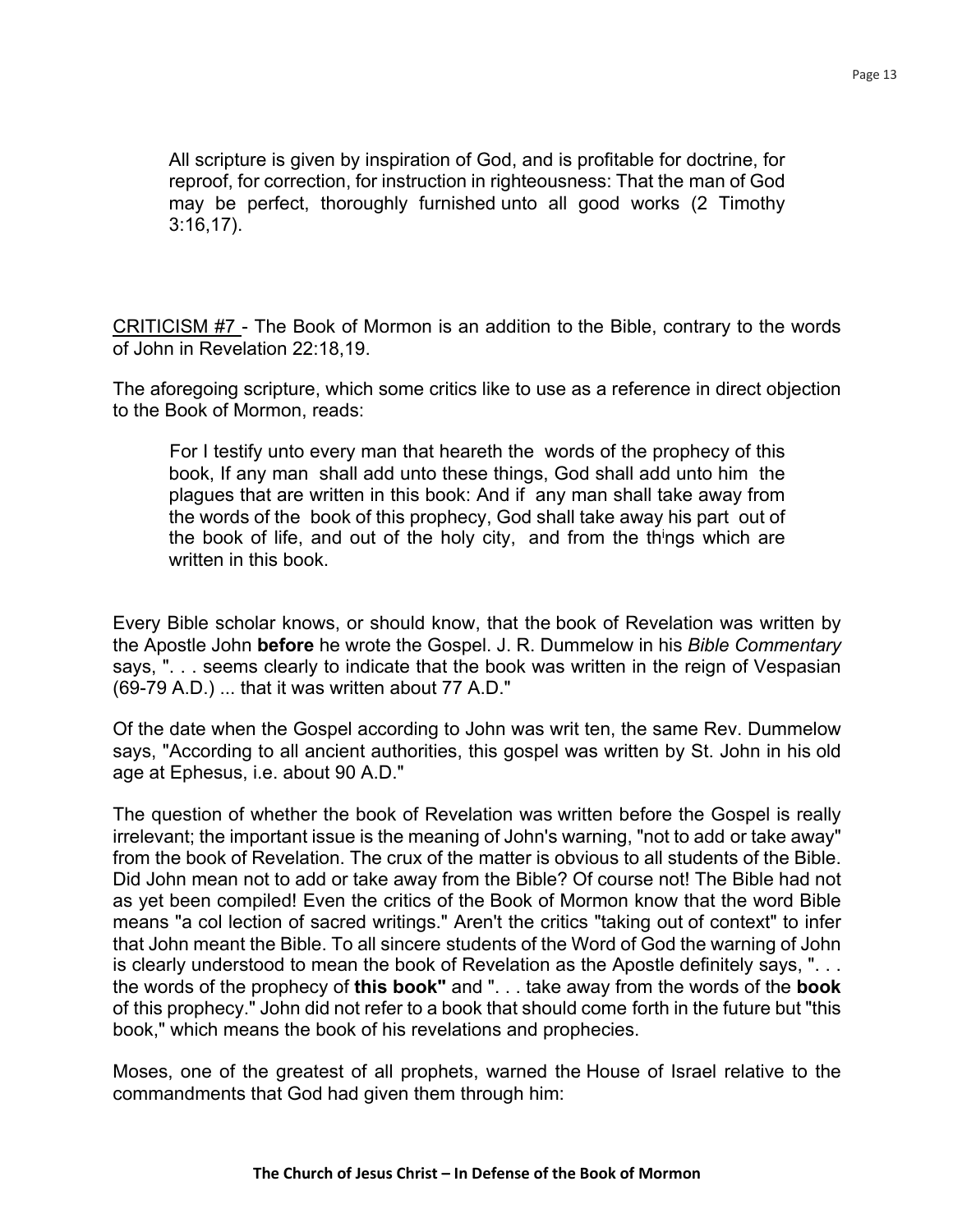Ye shall not add unto the word which I command you, neither shall ye diminish ought from it . . . (Deuteronomy 4:2).

What thing soever I command you, observe to do it: thou shalt not add thereto, nor diminish from it. (Deuteronomy 12:32).

Are the critics of the Book of Mormon suggesting that no more revelations, no more prophecies, nothing more should come from God? If that were so, then the confession of Peter in answer to the question which Christ posed, "But whom say ye that I am?" and the response, "Thou art the Christ, the Son of the Living God," should be annulled. However, in the light of Christ's answer, "Blessed art thou, Simon Brajona: for flesh and blood hath not revealed it unto thee, but my Father which is in heaven." He showed that divine revelation was and is an ongoing and never-ending phenomenon.

Again, if no other scripture should be forthcoming since the days of Moses, then the entire teachings of Jesus Christ - his entire Gospel-must be unacceptable because He added unto the law of Moses and took away from it also. In one of His exhortations, He said:

For I have not spoken of myself; but the Father which sent me, he gave me a commandment, what I should say, and what I should speak. And I know that his commandment is life everlasting: whatsoever I speak therefore, even as the Father said unto me, so I speak (John 12:49,50).

The Book of Mormon is neither an addition to nor a sub traction from the Bible but another revelation of God to the world.

CRITICISM #8 - The angel of Revelation 14:6,7 is not Moroni.

Critics point their literary finger with great joy and ex claim that Revelation 14:6,7 cannot be Moroni, the personage who appeared to Joseph Smith, because verses 6 and 7 follow John's vision of the Lamb and the 144 thousand Israelites sequentially. Therefore, (they say) the believers in the Book of Mormon are again taking "out of context" to prove its coming forth by referring to this particular scripture and claiming that the angel in question is Moroni.

In answer to these critics, we wish to point out one or two phenomenal occurrences which are relevant to the predictions of John and their placement, whether they follow in sequence or not.

For example, Revelation 13 speaks of a beast having seven heads and ten horns. This beast shall have great power as to make war with the saints and overcome them. Then it speaks of another beast which had an image made to the first beast which in turn would wield the power of the first one. John, however, does not describe in this chapter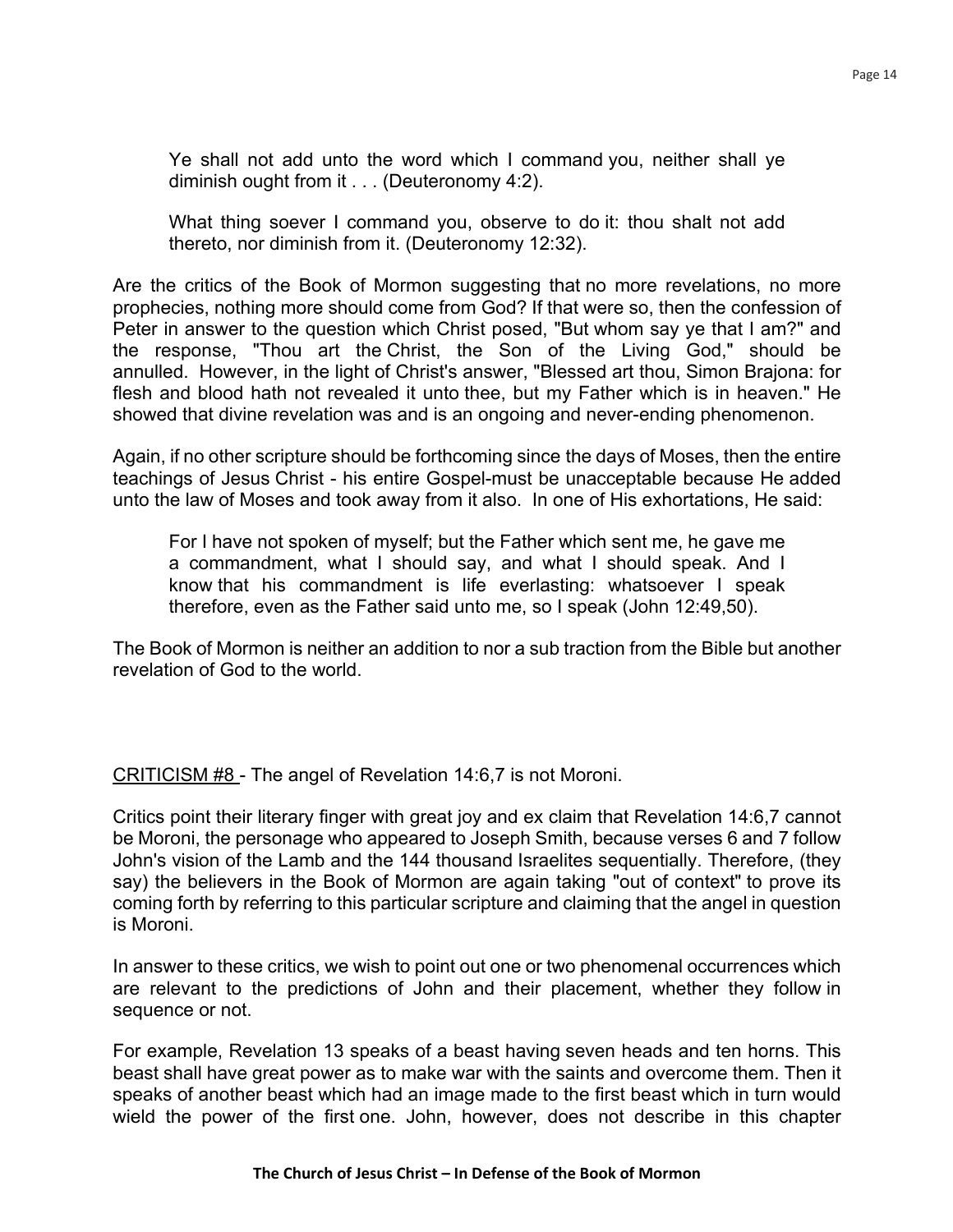the meaning of the seven heads and the ten horns; he does this in the 17th chapter where the angel is saying to him, "Wherefore didst thou marvel? I will tell thee the mystery of the woman, and of the beast that carrieth her, which hath the seven heads and the ten horns." The angel then proceeds to unravel the mystery.

Please note, however, that there are three chapters between the 13th and 17th chapters that, although they are filled with other prophetic visions, are unrelated to them. The exception is the first part of the 15th chapter which tells of those who gained a victory over the beast. Isn't it strange that John saw and related a victory over the beast before it happened in the 17th chapter? The sequence of events should have been as follows: Chapter 13, Chapter 17, and then Chapter 15.

In Chapter 14, it appears that the redemption of the 144 thousand Israelites is accomplished. What need is there for another angel to come from heaven and preach to all them that dwell on the earth? And if it were in the realms of possibility, how would one angel preach to all the inhabitants of the earth? Here indeed is a mystery, yet one that is understandable by the Spirit of God. The above 14th chapter should have followed the 12th chapter where one sees the woman taken into the wilderness for 1260 days (or 1260 prophetic years) and the man-child caught up to God. We believe that the woman of Revelation 12 is indicative of the Spirit and Glory of God with which He clothed the Church. The Lord took the Spirit and Glory of the Church into the wilderness because, it had apostatized from the Gospel of Jesus Christ and left but just a physical body to grow without the life of Christ. The man-child represents the authority of the Priesthood of the Son of God, which was withdrawn by the Lord because of the Apostasy of the Church. But enough of this for the moment. If anyone is interested to learn more about the woman and the man-child of Revelation 12, let him read the book entitled, *It Is Written: Truth Shall Spring Out of the Earth,* by V. James Lovalvo.

If God had the woman nourished for 1260 prophetic years it is only reasonable that He would bring her back from the wilderness at the end of that period of time. God would also restore the man-child to her; hence, this is the reason for the angel of the 14th chapter, verse 6 and 7 to fly in the midst of heaven, having the everlasting Gospel to preach to all the inhabitants of the earth, warning them of the hour of God's judgment. How would an angel preach to all who dwell on the earth? The Lord would use an angel to restore the Gospel to the earth again and use man as an instrument in His Holy hands to accomplish His work.

Angels have been used as messengers of the Almighty since time began. Angels have delivered the thoughts and the will of God to men and ministered to them as well. The Bible has many instances recorded in it to substantiate this. Angels appeared to Abraham, Hagar, Lot, Moses, and many others as told in the Old Testament. In the New Testament, angels appeared to Jesus, Joseph, Zacharias, Mary, the Apostles, Cornelius, and others.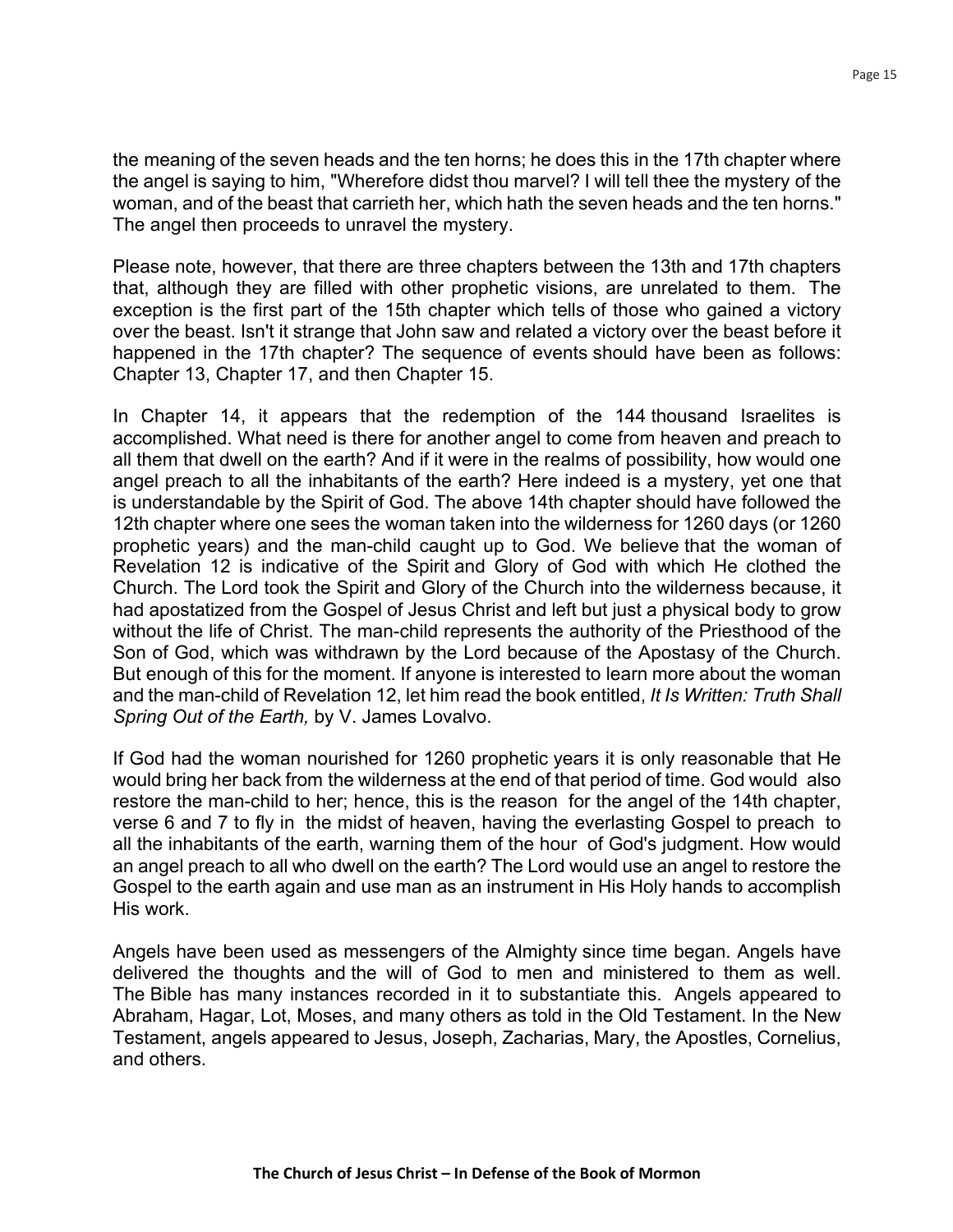"But," say the critics, "angels are spiritual beings, not mortal beings, and men are not called angels, therefore, Moroni could not be the angel of Revelation 14:6,7."

In answer to this we reply that men have been referred to as angels. In Revelation 19:10 it reads:

And I fell at his feet to worship him. And he said unto me, See thou do it not: I am thy fellow servant, and of thy brethren that have the testimony of Jesus...

Another scripture found in Revelation 22:8,9 reads:

And I John saw these things, and heard them. And when I had heard and seen, I fell down to worship before the feet of the angel which shewed me these things. Then saith he unto me, See thou do it not: for I am thy fellow-servant, and of thy brethren the prophets, and of them which keep the sayings of this book: worship God.

Also, in Genesis 19:15,16, it reads:

And when the morning arose, then the angels hastened Lot, saying, Arise, take thy wife, and thy two daughters, which are here; lest thou be consumed in the iniquity of the city. And while he lingered, the **men** laid hold upon his hand, and upon the hand of his wife, and upon the hand of his two daughters; the Lord being merciful unto him: and they brought him forth, and set him without the city.

John was commanded to write to the seven churches of Asia, and he addressed each letter to the angel of each church. It is our understanding that the angel of each in dividual church was the man in charge of that particular church, and whether one wants to call him a Bishop or a Presiding Officer is irrelevant. It would seem rather illogical to address a letter to an angel in heaven.

It is our understanding that Moroni never died; he was translated up to heaven like Elijah the Prophet. It does not seem reasonable to us that God would allow Moroni to die first and then resurrect him. If an angel is a messenger of God, then Moroni certainly fits this category very well. When he appeared to Joseph Smith, he said that he was a messenger sent from the presence of God and that his name was Moroni.

The woman - the church - of Revelation 12 has been restored to earth again in these latter days as well as the man-child-the authority of the Priesthood after the order of the Son of God. And the angel called Moroni has been sent to earth to deliver the plates, which he translated by the gift and power of God using the Urim and Thummim, to Joseph Smith. This translation is the Book of Mormon in which also is found the fulness of the Gospel of Jesus Christ. The angel of Revelation 14 is definitely Moroni. He not only had the Everlasting Gospel, which is the power of God unto salvation-that power which had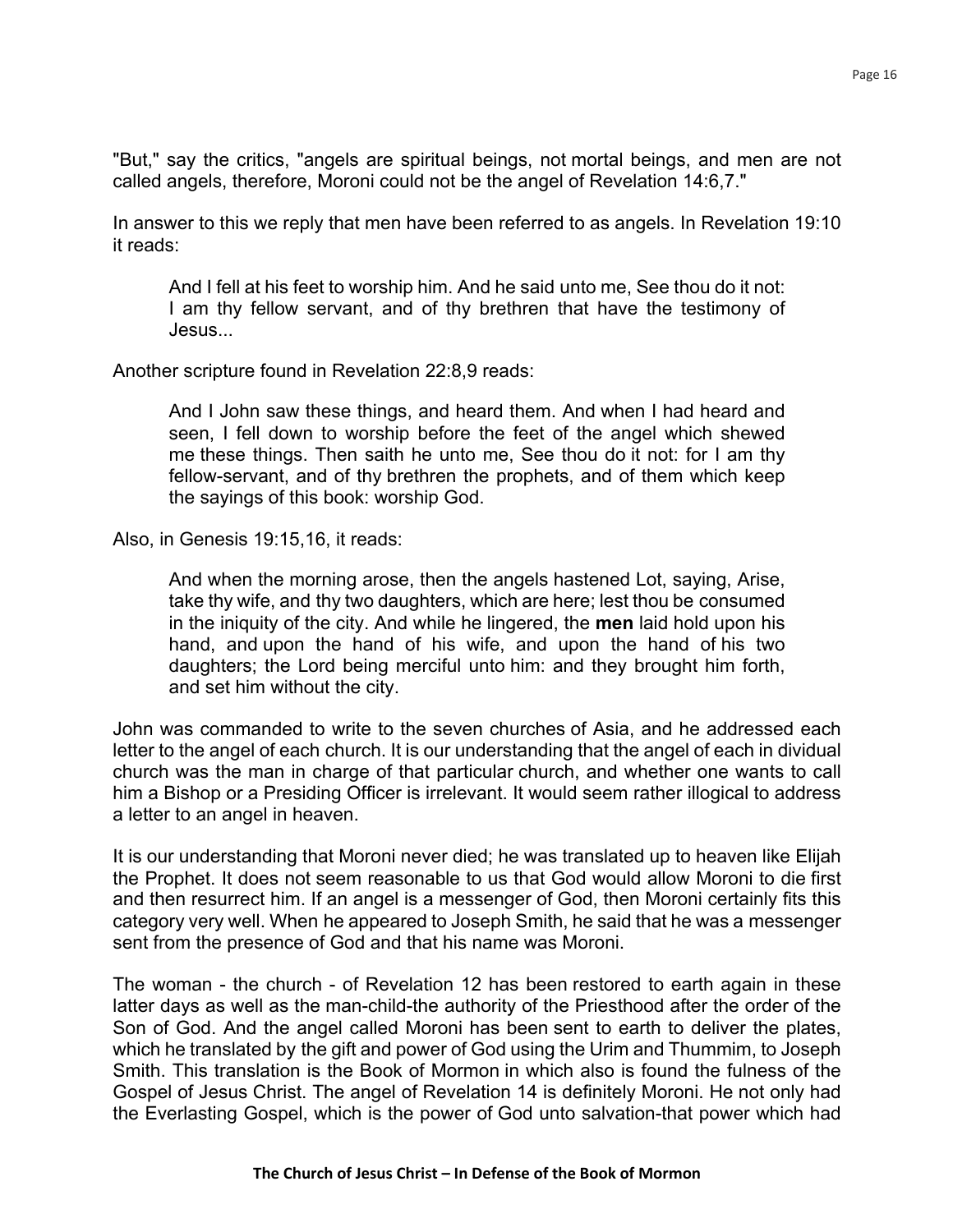Page 17

been taken away from the earth - but he also gave the world another record, the Book of Mormon, which together with the Holy Bible make up the two Sticks spoken of by the prophet Ezekiel in the 37th chapter of his book.

Critics of the Book of Mormon and especially the Restoration of the Gospel, in trying to belittle the fact that an angel (in this case the angel Moroni) appeared to Joseph Smith and delivered to him certain plates which, when translated, resulted in the Book of Mormon wherein is also the same Gospel of Jesus Christ as found in the Bible, cite Galatians 1:8,9 which reads:

But though we, or an angel from heaven, preach any other gospel unto you than that which we have preached unto you, let him be accursed. As we said before, so say I now again, If any man preach any other gospel unto you than that ye have received, let him be accursed.

The opponents of the Book of Mormon would certainly be right in their criticism if-and we repeat IF-the Angel Moroni did preach unto Joseph Smith another gospel than that taught by Jesus Christ and the Apostles. But nowhere in the Book of Mormon is found the slightest shred of difference from that which is found in the Bible. The critics are challenged to find, if they can, anything at all in the Book of Mormon which is contrary to the Gospel as taught by our Lord and His Apostles.

We will say further that the very critics of the Book of Mormon who make claims repeatedly that they believe in the Bible are probably in transgression of the teachings of Jesus Christ as found in the Bible. We will cite a few. Each critic must answer for himself.

(A) Do their churches have Twelve Apostles and Seven ty Evangelists as the Church in the days of Christ?

(B) Do their churches baptize in the open waters (outside) as did the Church in the days of the Apostles?

(C) Do their churches partake of feet washing as did the Apostles?

(D) Do their churches have the gifts of the Spirit as outlined in I Corinthians 12?

(E) Do their churches have non-salaried ministers as did the Church in the early centuries?

(F) Do their churches believe in the reception of the Holy Ghost by the imposition of hands as in the days of the Apostles?

(G) Do their churches believe that baptism is essential to salvation as prescribed by the Lord and His Apostles?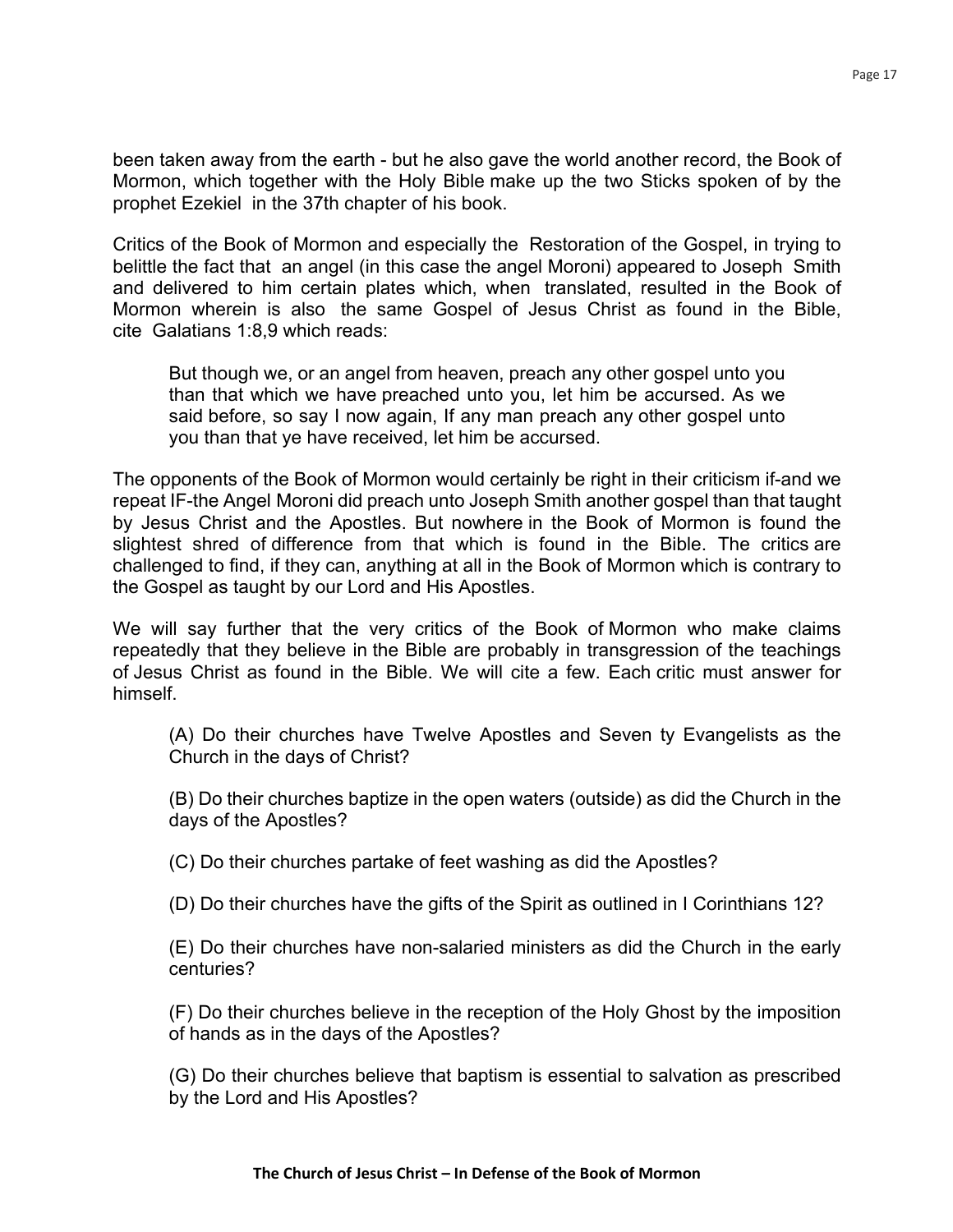We could go on and on to show that the churches of today as well as yesteryear-beginning with approximately one hundred years after the death of our Saviour - have eliminated more than one commandment and doctrine from their tenets.

In Matthew 5 there are written the words of Jesus Christ, who said:

Whosoever therefore shall break one of these least commandments, and shall teach men so, he shall be called the least in the kingdom of heaven: but whosoever shall do and teach them, the same shall be called great in the kingdom of heaven.

Also, in the Epistle of James 2:10, is recorded:

For whosoever shall keep the whole law, and yet offend in one point, he is guilty of all.

Although James is referring to the law of Moses, he is making an analogy of the strictness of the law. Offending, in just one point, would be as though the whole law were broken. Jesus, however, is speaking of His commandments and warning the Disciples of the consequences of breaking the least one.

As a word of caution to the critics of the Book of Mormon, we quote the words of Jesus Christ:

... Why beholdest thou the mote that is in thy brother's eye, but considerest not the beam that is in thine own eye?

We would say to the critics, "Look well into your own beliefs and that of your churches before you start criticizing other people's beliefs and tenets."

If the opponents of the Book of Mormon are not teaching and preaching all the commandments of Jesus Christ as recorded in the Bible, that makes them, in effect, transgressors according to the words of our Lord. Before He ascended into heaven, His last commandment and exhortation was:

All power is given unto me in heaven and in earth. Go ye therefore, and teach all nations, baptizing them in the name of the Father, and of the Son, and of the Holy Ghost: Teaching them to observe all things whatsoever I have commanded you: and, lo, I am with you alway, even unto the end of the world (Matthew 28:18-20).

To the critics we repeat, ''If you or your church are not keeping all the commandments of Jesus Christ, you are not in a position to criticize anyone or anything else."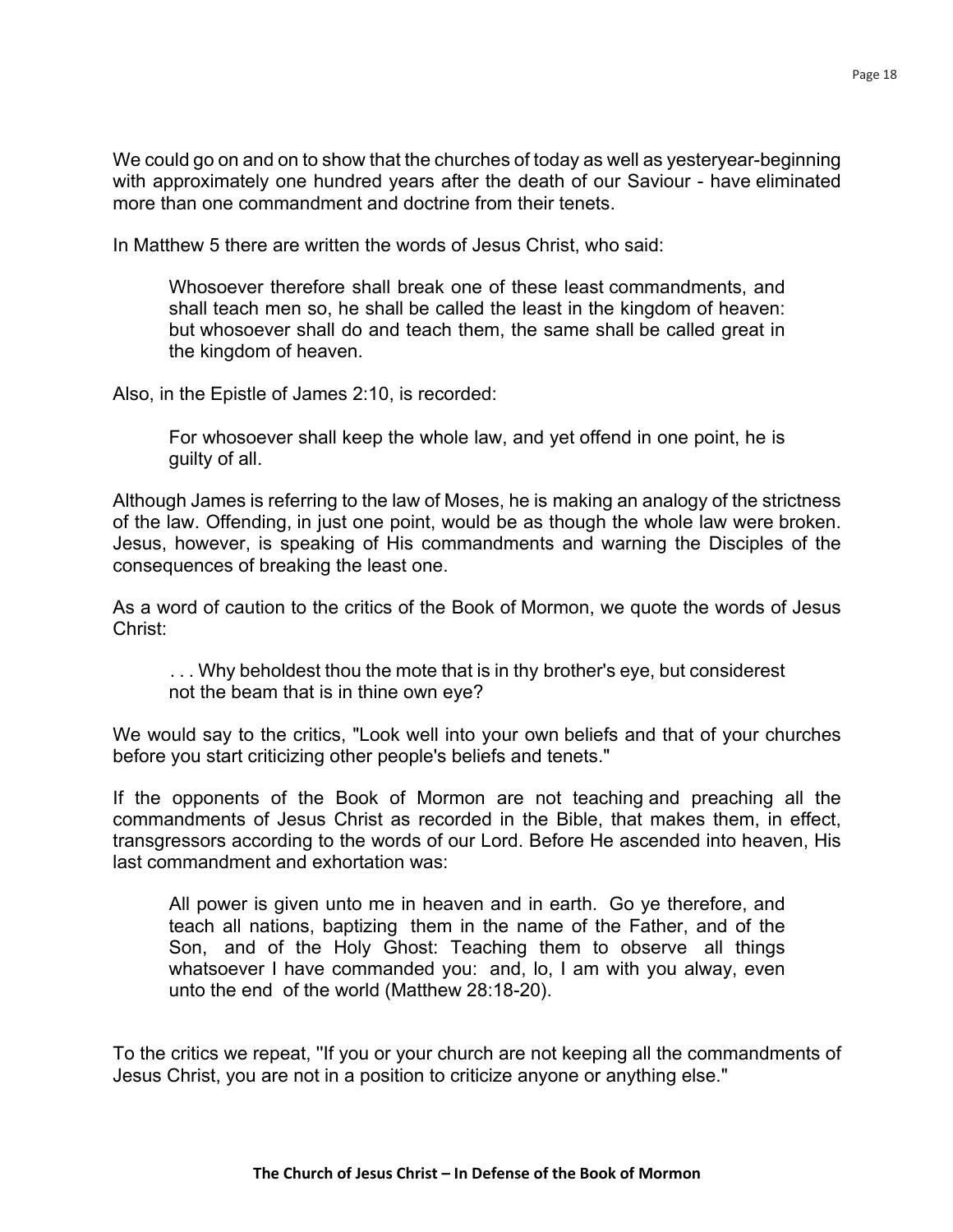Relative to the Angel Moroni, if the critics cannot accept the belief of the adherents of the Book of Mormon that Moroni was the angel referred to in Revelation 14:6,7, we pray that God will enlighten their minds on this subject. Also, if the believers in the Book of Mormon are accused of "taking out of context,'' the opponents are certainly correct; however, it is done only by the inspiration of the Holy Spirit of God. The conclusion of the matter is simply this: In spite of all the criticisms, Moroni is still the angel of Revelation 14:6,7.

# CRITICISM #9 - (a) Joseph Smith stole the idea of writing the Book of Mormon from *Solomon Spaulding's Manuscript.*

(b) Sidney Rigdon stole and copied the Spaulding Manuscript and gave it to Joseph Smith from which he wrote the Book of Mormon.

The above criticism is not only illogical but an absurdity as well, as we shall show hereafter. The bulk of material used to answer the aforegoing criticism is borrowed from the writings of Roy E. Weldon, F. Edward Butterworth, and Bruce D. Blumell.

Book of Mormon critics' most popular explanation of its origin is that it was a plagiarism of a certain manuscript written around 1810-1812 by a Rev. Solomon Spaulding. This gentleman was born in Connecticut in the year 1761. He lived in New England and New York until he moved to Conneaut, Ohio in 1809. In Conneaut, he wrote a story about some American aborigines, which he hoped to publish, which hope never materialized. In 1812, he moved to the Pittsburgh, Pennsylvania area, where he died in 1816 with his story unpublished.

In 1833, a certain Philatus Hurlbut, a former member of the Church, was hired by an anti-Book of Mormon group to collect as much derogatory material as he could against Joseph Smith and the Book of Mormon. In his research, he found eight persons from the Conneaut area who willingly signed affidavits claiming that the Book of Mormon was based on *Solomon Spaulding's Manuscript,* which had been written several years previously. Hurlbut, still smarting from his expulsion from the Church for immoral behavior, sold these affidavits to a Mr. Eber D. Howe, who added them to his book entitled *Mormonism Unveiled.* Howe stated in his book that Sidney Rigdon had come across Spaulding's Manuscript and used it to help him (Rigdon) to write the Book of Mormon and promptly took it to Joseph Smith, who in turn credited himself with the writing of the Book of Mormon.

Mr. Howe admitted in his book, *Mormonism Unveiled,* that Joseph Smith was not educated enough nor had he sufficient theological understanding to have been able to write the religious parts of the Book of Mormon. So, he vented his wrath against Sidney Rigdon and said that since he (Rigdon) was knowledgeable in the Scriptures and an excellent preacher, it was he, who after copying or stealing the Spaulding Manuscript, added the religious parts to it and produced the Book of Mormon. What utter nonsense! Sidney Rigdon never met Joseph Smith nor had he any knowledge whatsoever of the Book of Mormon until **after** it was published. Until the day he died, he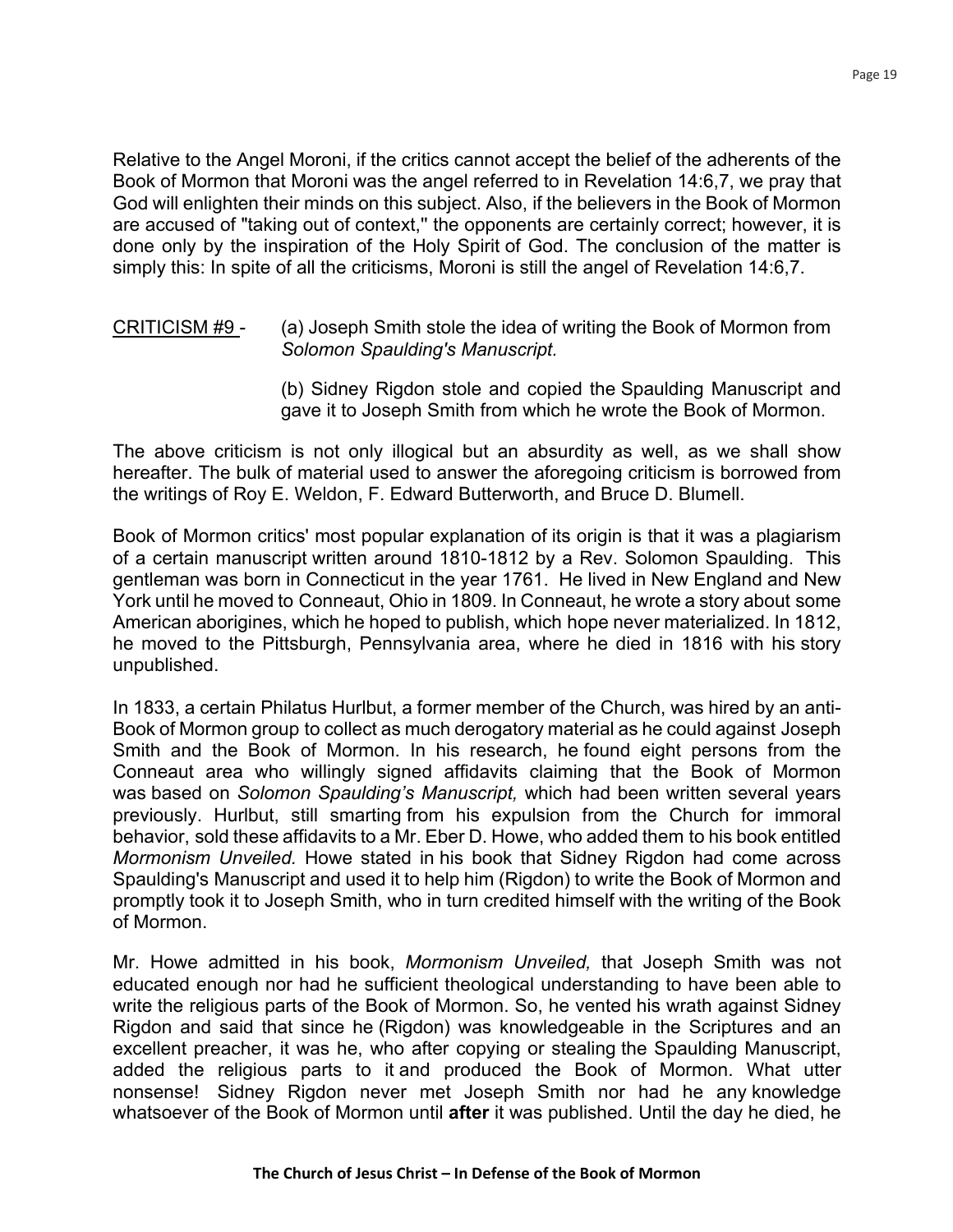affirmed his testimony that he was given the Book of Mormon by Oliver Cowdery and Parley P. Pratt in his home in Mentor, Ohio, **after** it had been published. This is found in a book written by Rigdon's son, John W. Rigdon, entitled *Life of Sidney Rigdon.*

Mr. F. Mark McKiernan, in his biography of Sidney Rigdon entitled *Sidney Rigdon,*  Religious Reformer, writes that Mrs. Matilda Davison, Spaulding's widow, claimed that Sidney Rigdon had been associated with the printing office of a Mr. Patterson, a Pittsburgh printer to whom Spaulding is supposed to have submitted a copy of his manuscript, and that Rigdon pilfered it from that office. In rebuttal to this accusation, Rigdon wrote a denial in the *Boston Journal:*

It is only necessary to say, in relation to the whole story about Spaulding' s writings being in the hands of Mr. Patterson, who was at Pittsburgh, and who is said to have kept a printing office, etc., etc., is the most base of lies, without even the shadow of truth . . . If I were to say that I ever heard of the Reverend Solomon Spaulding and his hopeful wife until D. P. Hurlbut wrote his lie about me, I should be a liar like unto themselves.

Rigdon's brothers testified that he had never been a printer and had not lived in Pittsburgh until 1822. Spaulding had left the city in 1814.

Relative to the *Solomon Spaulding Manuscript,* the *Encyclopedia Brittanica,* Volume 18, Page 843, reads as follows:

It was a contention of the early anti-Mormons, **now however discredited,**  that the Book of Mormon as published by Smith, was rewritten with a few changes from an unpublished romance, *The Manuscript Found,* written before 1812 by Solomon Spaulding, a Minister.

The above encyclopedia, in its unbiased coverage, notes that the contention of the early critics against the Book of Mormon was ''now however discredited.'' The lies that Satan put in the hearts of Book of Mormon critics was discredited by the truth; and thus it will be today and in the years to come.

Mr. J. A. Hill, a compiler of the *New American Encyclopedia Dictionary,* Volume 3, Page 2766, tells of Joseph Smith's vision of the angel and the translation of the plates by the Urim and Thummim resulting in the Book of Mormon. Then he continues:

On this the Reverend Mr. Spaulding, a Presbyterian preacher, declares that having sometime before written a work of fiction which no publisher could be induced to print, his rejected Copy had been lost or stolen, and had reappeared as the angelically revealed Book of Mormon.

The Book of Mormon was not published until 1830. The above - quoted Mr. Hill wrote that Spaulding "complained" that his rejected Copy, after being lost or stolen, had re appeared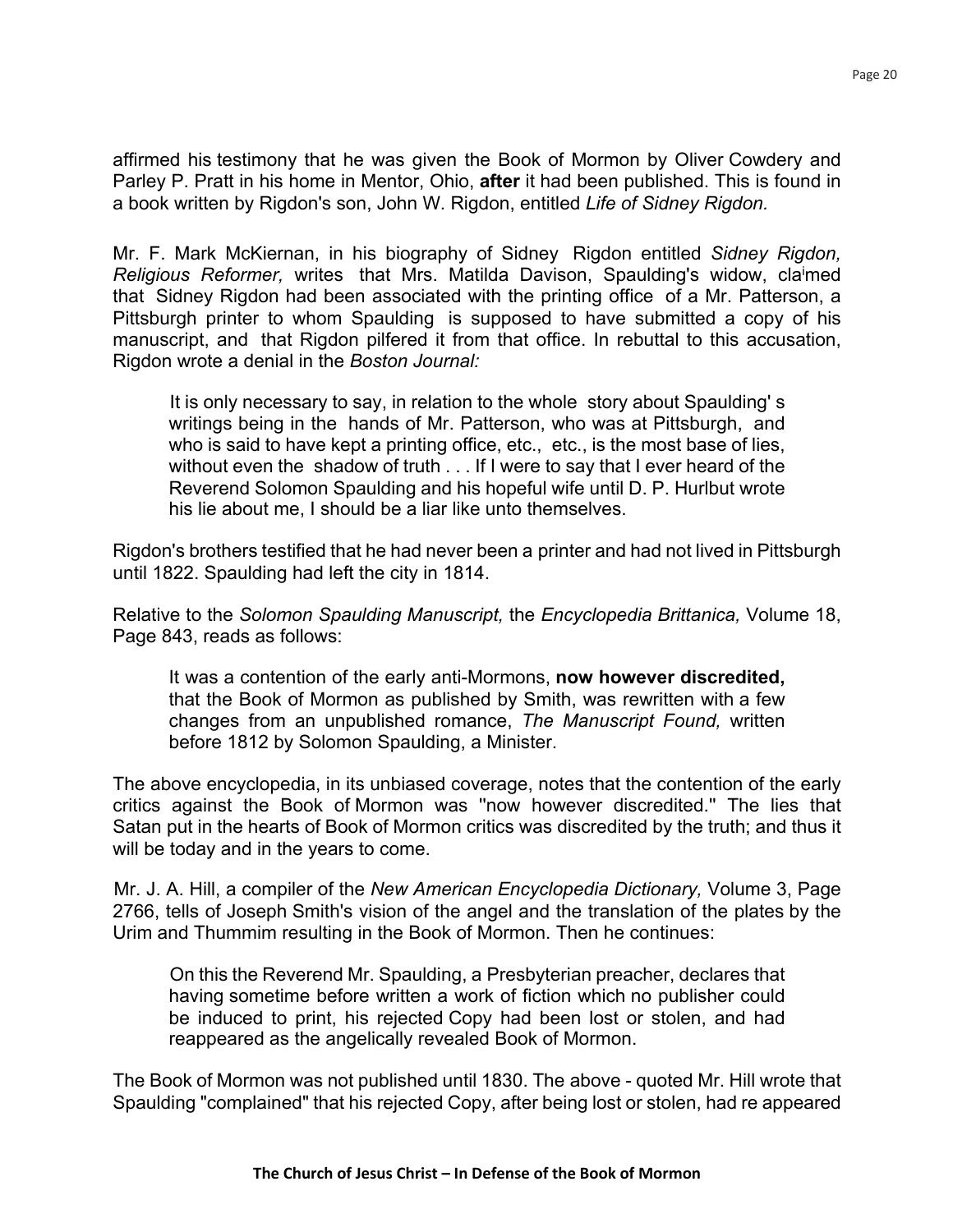as the "angelically revealed Book of Mormon." Mr. Spaulding died in 1816. Now, how can a man who died in 1816 make a statement that his stolen manuscript had "reappeared" as the Book of Mormon? The critics should have a lot of fun with this one!

Critics have always delighted themselves in claiming that Joseph Smith used the Spaulding Manuscript as a basis for the Book of Mormon. Nothing could be farther from the truth. In 1884, a Mr. L. L. Rice, while living in Honolulu, Hawaii, found the manuscript in question which he had inherited from Eber D. Howe. He turned it over to the Oberlin College in Ohio, where it is on display for anyone to see. President Fairchild of that College wrote:

The theory of the origin of the Book of Mormon in the traditional manuscript of Solomon Spaulding, will probably have to be relinquished. Mr. Rice, myself, and others compared it with the Book of Mormon and could detect no resemblance between the two, in general or in detail. There seems to be no matter or incident common to the two. The solemn style of the Book of Mormon, in imitation of the English scriptures, does not ap pear in the manuscript.

Also, in reply to an inquiry by a correspondent, Mr. Fairchild wrote:

Oberlin College, Ohio October 17, 1895

J. R. Hindley, Esq.

Dear Sir:

We have in our College Library an original Manuscript of Solomon Spaulding - unquestionably genuine.

I found it in 1884 in the hands of Hon. L. L. Rice of Honolulu, Hawaiian Islands. He was formerly State Printer at Columbus, Ohio, and before that, Publisher of a paper in Painesville whose preceding publisher had visited Mrs. Spaulding and obtained the Manuscript from her. It had lain among his old papers forty years or more, and was brought out by my asking him to look up anti-slavery documents among his papers.

The Manuscript has upon it the signature of several men of Conneaut, Ohio, who had heard Spaulding read it and knew it to be his. No one can see it and question its genuineness. The Manuscript has been printed twice at least - once by the Mormons of Salt Lake City, and once by the Josephite Mormons of Iowa. The Utah Mormons obtained the copy of Mr. Rice at Honolulu and the Josephites got it of me after it came into my possession.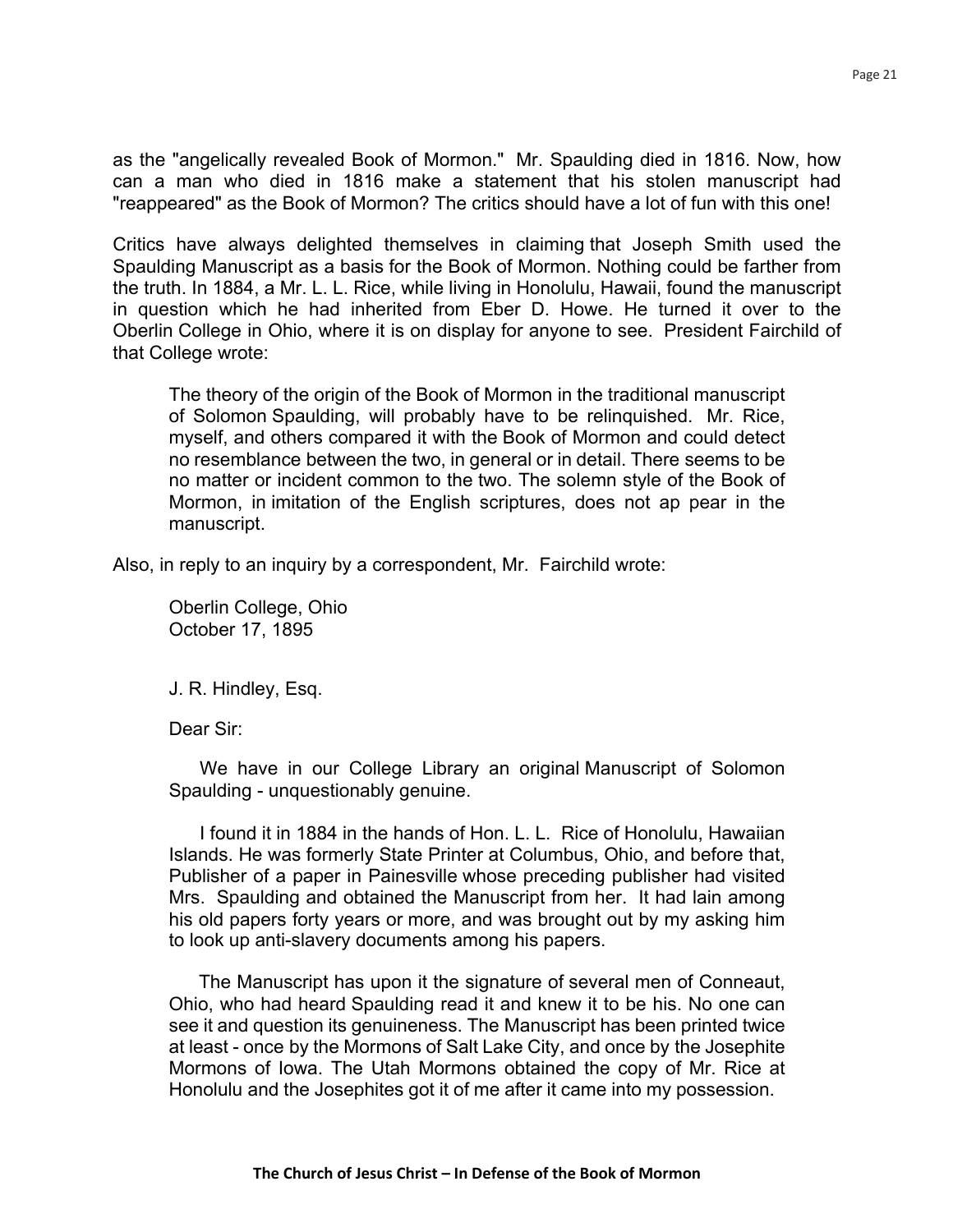This Manuscript is not the original of the Book of Mormon.

Yours very truly,

Jas. H. Fairchild

I have an electro-magnetic copy of *Solomon Spaulding's Manuscript* and have listened to it thoroughly. The conclusion of the matter is that there is not the slightest comparison to the Book of Mormon; however, this does not deter the critics. They will find something else to attempt to prove that the Book of Mormon is not a divine record. I imagine that as long as the world stands there will always be critics, who in their zeal-sincere or not-to discover something new against the Book of Mormon, will go to any extreme to disprove its authenticity. But as the Bible says, ". . . as when a hungry man dreameth and behold, he eateth; but he awaketh, and his soul is empty: or as when a thirsty man dreameth, and behold, he drinketh; but he awaketh, and behold, he is faint . . . so shall the multitude of all the nations be, that fight against Zion." So also, do we believe that the critics of the Book of Mormon will find to their dismay that all of their fighting and opposition will be of no avail.

Returning to *Solomon Spaulding's Manuscript* Bruce D. Blumaell, in his paper, "I Have a Question," wrote:

The similarities between this manuscript and the Book of Mormon are general and superficial at best. In the introduction of his novel, Spaulding described finding the manuscript buried in the earth, but it was a parchment written in Latin, not metal plates with a Middle Eastern language. Spaulding developed his own unique nomenclature for his story, but none of these names bear any resemblance to Book of Mormon names. The story has in it a transatlantic migration, although the group came from Rome, not Jerusalem. And there is a great war between two civilizations, both Indian, although neither succeeds in completely annihilating the other. Yet these vague similarities could have led Spaulding's neighbors, especially with prompting from Hurlbut, to believe the Book of Mormon was lifted from Spaulding' s manuscript.

Sidney Rigdon never changed his testimony of his coming in contact with Joseph Smith and the Book of Mormon until **after** the book was published. Despite the fact that he was excommunicated from the Church in 1844 because of his opposition to Brigham Young's appointment as leader of the Church, he still maintained that he was not the author of the Book of Mormon nor was he in any way a co-writer of it. And, in spite of all the criticisms hurled against it, the Book of Mormon still stands as a worthy companion to the Bible.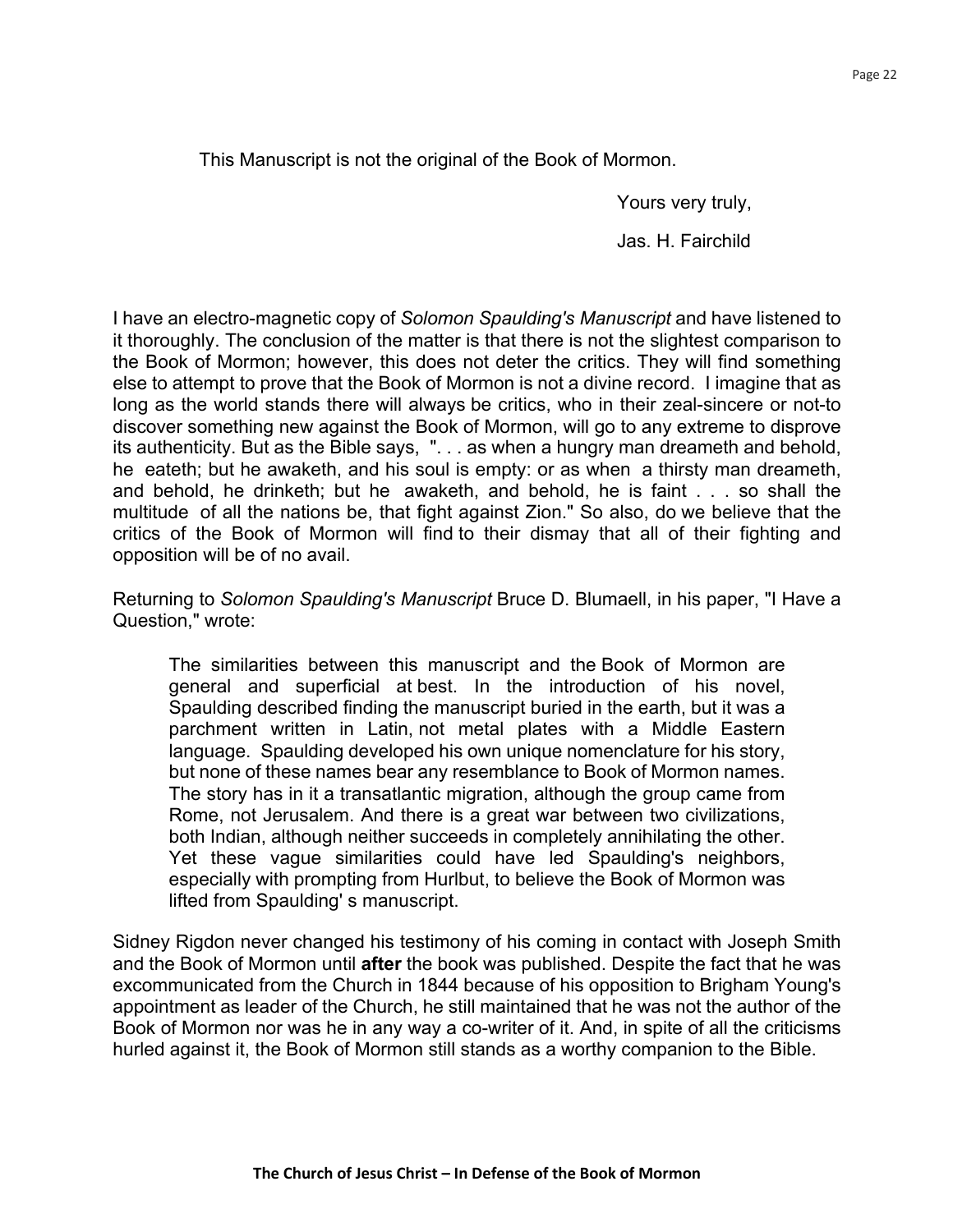Tertullian, the great historian, once said concerning Christianity, "Whoever looked well into our cause that did not embrace it?" I want to paraphrase his statement relative to the Book of Mormon: "Whoever looked well into it that did not believe it?"

Another very important thing that stands in favor of the Book of Mormon is that none of the eleven witnesses (besides Joseph Smith) who bore testimony to the divine origin of the book ever denied it even until death.

CRITICISM #10 - Joseph Smith was an epileptic when he wrote the Book of Mormon.

The Book of Mormon has had many darts of poisonous criticisms thrown at it, but to say that Joseph Smith was an epileptic is an absurdity unimaginable. It is not worthy of any intelligent critic, notwithstanding his dislike of the book, to resort to this kind of inflammatory and derogatory remark. In the first place, Joseph Smith did not write the Book of Mormon; he translated it by the gift and power of the Holy Spirit and by means of the Urim and Thummim. Secondly, he was a man of excellent health and strength as attested to by many who knew him and by others who merely met him.

It is not a very difficult thing to get affidavits from someone's enemies who will testify against him-not caring whether they perjure themselves or not-as long as they can see the object of their hatred abased and humiliated. There was a man-and this is a true story-who kept his front lawn beautifully trimmed. His neighbor's dog would come on his lawn almost daily and dirty it. The man, at first, would clean the dirt, but after it happened several times, he complained to his neighbor about it. The neighbor was indignant. He retorted that his dog would never dirty anyone else's lawn; it was too well trained. He never spoke to the man who complained any longer. In process of time, the man with the nice lawn put his home up for sale. A prospective buyer, while looking at the house, was accosted by the irate neighbor and told that the man whose property he was examining was not a very nice person. The buyer, however, was not impressed with this negative approach and, upon further investigation, discovered that the neighbor had told a falsehood in order to prevent the sale of the property.

It is also true that some critics of the Book of Mormon have been able to get others to testify against the Book of Mormon, by some with an ulterior motive or by those who had been excommunicated from the Church who were seeking revenge in one way or another. We believe some critics have been sincere in their criticisms but only because they have perhaps not taken the time to read the Book of Mormon prayerfully.

It is said that Joseph Smith was a man of great physical vigor, singularly free from sickness. Parley P. Pratt in his Autobiography, page 47, writes:

President Joseph Smith was in person tall and well built, strong and active. He possessed a noble boldness and independence of character; his manner was easy and familiar, his rebuke terrible as the lion.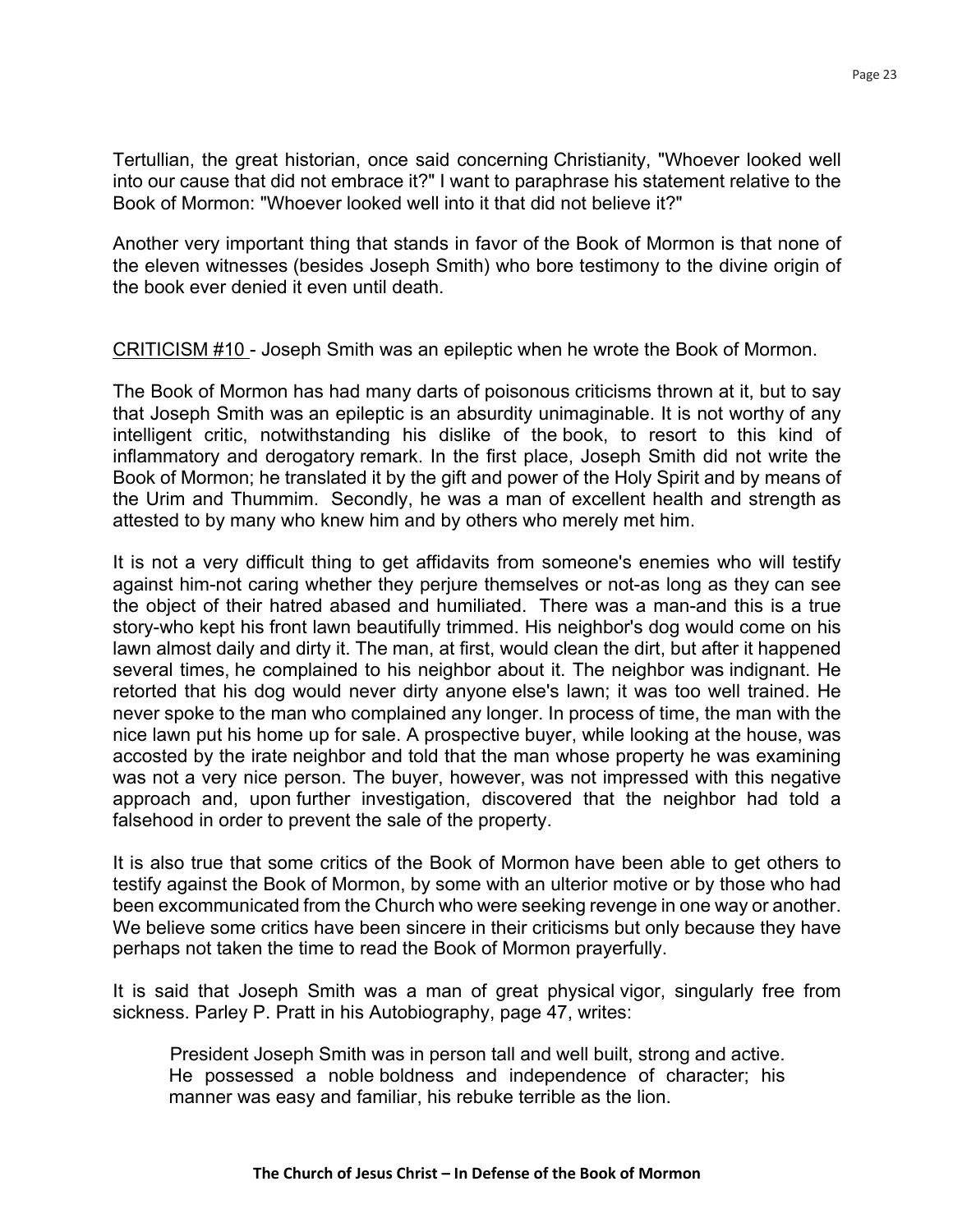A Mr. Ford, in his *History of Illinois-as* quoted in Robert's Comprehensive History of the Church, Chapter 2, Verse 347-wrote:

He (Joseph Smith) was full six feet high, strongly built and uncommonly muscled. No doubt he was as much indebted for his influence over an ignorant people to the superiority of his physical vigor, as to his great cunning and intelligence.

In his book, *Figures of the Past,* Josiah Quincy, Mayor of Boston, Massachusetts, declared that of all the men he had ever met, Joseph Smith was one of two that "seemed best endowed with that kingly faculty which directs as by intrinsic right the feeble and confused souls that are looking for guidance". A United States Army Artillery officer wrote in his report: "Joseph, the Chief, is a noble looking fellow, a Mahomet, every inch of him."

Do the above statements sound as though the translator of the Book of Mormon was an epileptic? Indeed not. Not until many decades after the publishing of the book was there discovered medical treatment for controlling epilepsy. If there was no such controlling medication in Joseph Smith's day, common sense then dictates that he could have never been able to write a book with such orderly and sequential characteristics as the Book of Mormon. The criticism of the book being written under the influence of epilepsy reminds us of the college professor who was unable to find any fault with an essay written by one of his students - whom he didn't like - yet gave him an A-minus on his paper. When asked by the student why he had not given him a straight A on his essay, the professor answered very haughtily, "Because you did not type it on a 20 lb. paper weight." Ridiculous isn't it? It is the same with anti-Book of Mormon persons. Unable to find fault with the book per se, they will seek any excuse whatsoever to belittle it no matter how false and infantile it may be.

Thomas F. Odea, in writing his thesis for a college degree, did an extensive research on the Smith family's medical record and found no evidence whatsoever of epilepsy or neurotic instability. Dr. Odea writes of the medical explanations:

The real problem . . . is the lack of factual basis for the medical explanations, for we have little or no evidence of the hereditary or other abnormalities and nervous instabilities and none at all of the epilepsy upon which such explanations are based.

CRITICISM #11 - On the plates from which Joseph Smith translated the Book of Mormon.

Critics have said that if the plates which the Angel Moroni gave Joseph Smith were made of pure gold, he could not have carried them from one place to another, as they would have weighed over two hundred pounds.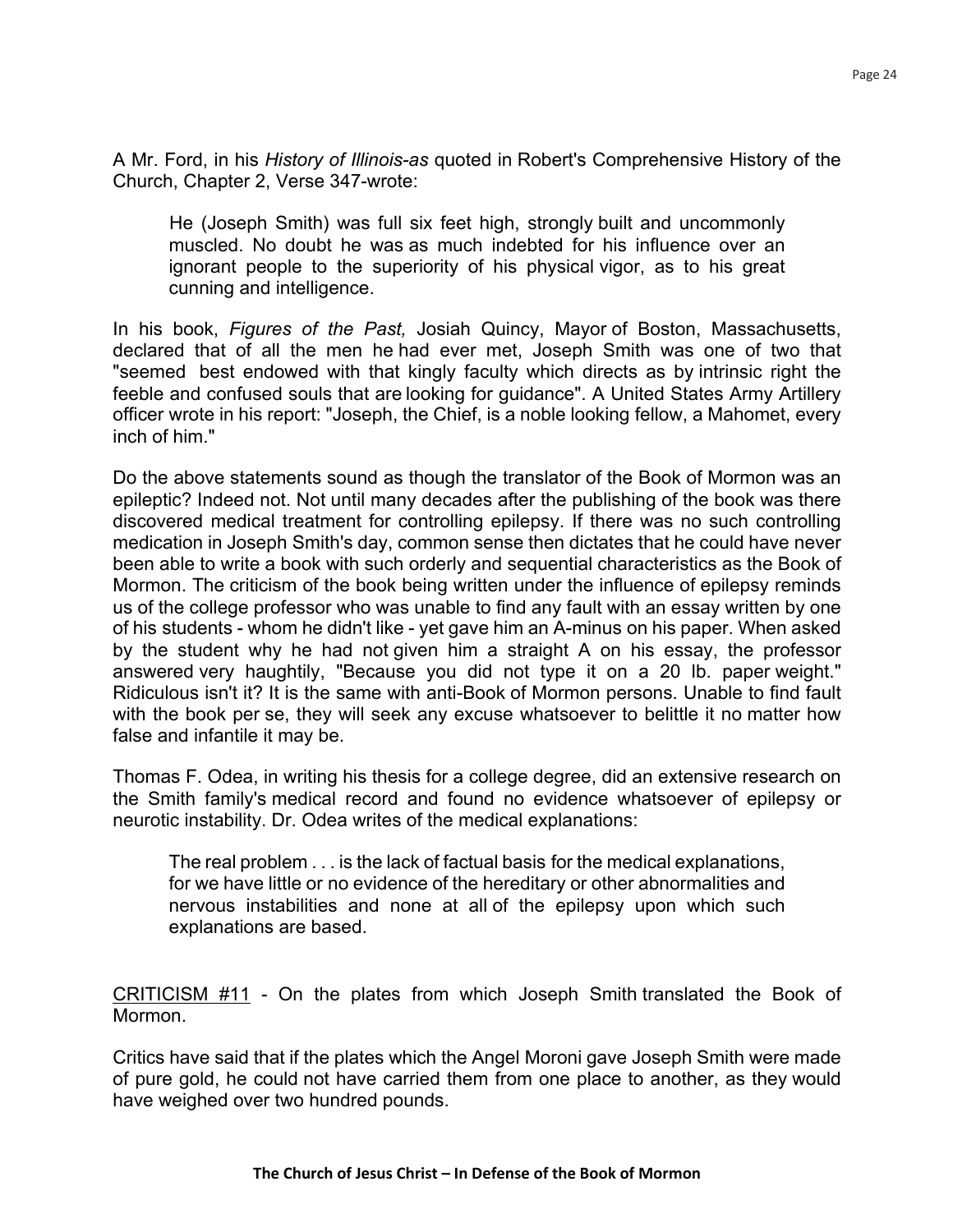There have been conflicting stories as to how much the plates weighed. To begin with, let us take the testimony of the translator himself:

These records were engraven on plates which had the appearance of gold. Each plate was six inches wide and eight inches long, and not quite so thick as common tin. They were filled with engravings in Egyptian characters and bound together in a volume as the leaves of a book with three rings running through the whole. The volume was something near six inches in thickness, a part of which was sealed. The characters on the unsealed part were small, and beautifully engraved. The whole book exhibited many marks of antiquity in its construction, and much skill in the art of engraving. With the records was found a curious instrument, which the Ancients called "Urim and Thummim," which consisted of two transparent stones set in the rim of a bow, fastened to a breastplate. Through the medium of the Urim and Thummim I translated the record by the gift and power of God" (From Joseph Smith, "Wentworth Letter").

Please note that Joseph Smith in the foregoing statement says, "These records were engraven on plates which had the **appearance** of gold." He didn't say that the plates were of pure gold but had the appearance of gold. Regarding the weight of the plates, William Smith, a younger brother of Joseph, was once asked how much the plates weighed. He answered, '' As near as I could tell, about sixty pounds.'' He reiterated that statement many times. He told how Joseph "escaped to the house and brought the plates with himwrapped up in a towfrock." On the night that Joseph Smith brought in the plates, William recounts: "I was permitted to lift them as they laid in a pillowcase, but not to see them, as it was contrary to the commands he had received. They weighed about sixty pounds according to the best of my judgment.'' This testimony is from a younger brother of Joseph Smith who was in the house on the night when the plates were brought in. (This is taken from Ander son's *Investigating the Book of Mormon Witnesses,* pp. 23, 24.)

We are not scientists, nor are we experts on gold; therefore, we must take the word of those who are knowledgeable in that field. Mr. J. M. Sjodahl, basing his findings on an experiment with gold coins, comes to the conclusion that the plates weighed less than one hundred pounds (Widtsoe's *Seven Claims of the Book of Mormon).* It is also the conclusion of experts on metal plates that, in all probability, the plates were a mixture of gold and other alloys. Remember Joseph Smith said that the plates had the **appearance**  of gold.

Widtsoe and Harris, in their book, *Seven Claims of the Book of Mormon,* make a further statement:

It is very unlikely, however, that the plates were made of pure gold. They would have been too soft and in danger of destruction by distortion. For the purpose of record keeping, plates made of gold mixed with a certain amount of copper would be better, for such plates would be firmer,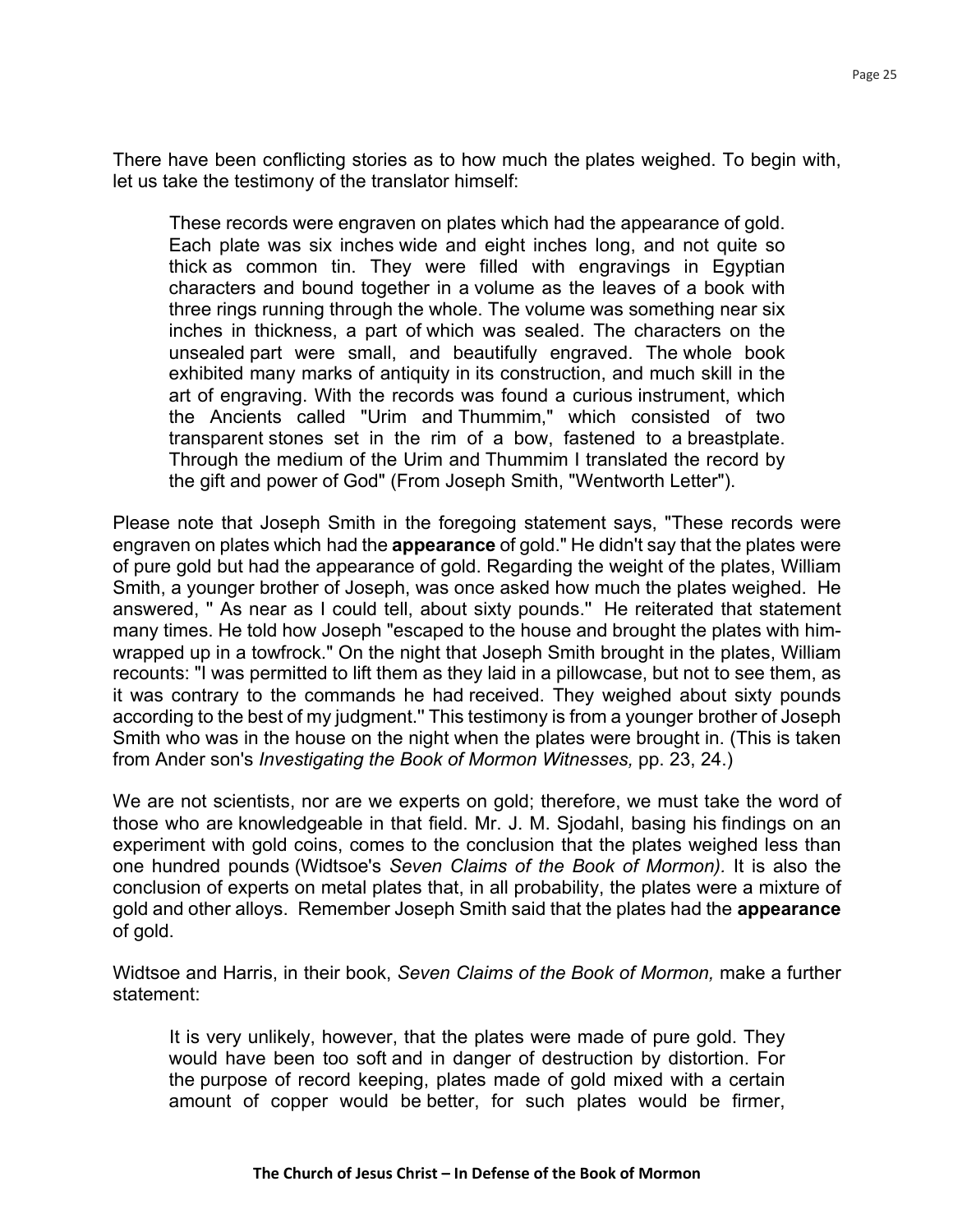more durable and generally more suitable for the work in hand. If the plates were made of eight karat gold, which is gold frequently used in presentday jewelry, and allowing a ten percent space between the leaves, the total weight of the plates would not be above one hundred and seventeen pounds-a weight easily carried by a man as strong as was Joseph Smith.

Joseph Smith was a very strong man. He could have handled the weight of the plates without any problem. I have seen men handle bags of cement weighing a hundred pounds with very little effort. It should not surprise anyone that the above plates could be carried as easily as it is claimed.

On the matter of gold per se, Professor George A. Cornish of the University of Toronto has this to say:

GOLD - As this metal resists successfully the action of air, water, sulpher, and ordinary chemicals, time cannot tarnish its surface: of seven thousand years, flashes forth with undimmed glory, for gold is one of the most indestructible of the earth's materials. So malleable is this precious metal that a piece much smaller than the head of a pin can be hammered into a sheet large enough to cover a good sized room. So thin are such sheets that if the Encyclopedia Brittanica, consisting of twenty-four volumes of one thousand pages each were printed on gold leaves it would take one hundred sets bound together to make a book one inch in thickness. So ductile is gold that two pounds can be drawn into a fine wire long enough to encircle the earth at the equator.

Weldon and Butterworth cite a charge made by M. T. Lamb in his book entitled *The Golden Bible,* that the plates as described by Joseph Smith could not possibly have contained the more than five hundred pages of English in the translated Book of Mormon (1899 edition). The above authors respond as follows:

This argument is readily refuted. On one sheet of paper, eight by seven inches, a Hebrew translation of fourteen pages of the American text of the Book of Mormon was written in the modern, square Hebrew letters in common use. On a corresponding basis the entire text of the Book of Mormon, as American readers have it, could be written in Hebrew on 40 and 3/7 pages - twenty-one plates in all.

In a second calculation, made by the Hebrew scholar, Mr. Will Miller, seven pages of the English text of the Book of Mormon were writ ten as one page of the "old Phoenician" or Israelite characters, which were known to Lehi and his contemporaries. This proves that even if these larger characters were used, the entire book could have been written or engraved on 80 and 6/7 pages - 41 plates in all. (Quoted from Sjodahl's *An Introduction to the Study of the Book of Mormon).*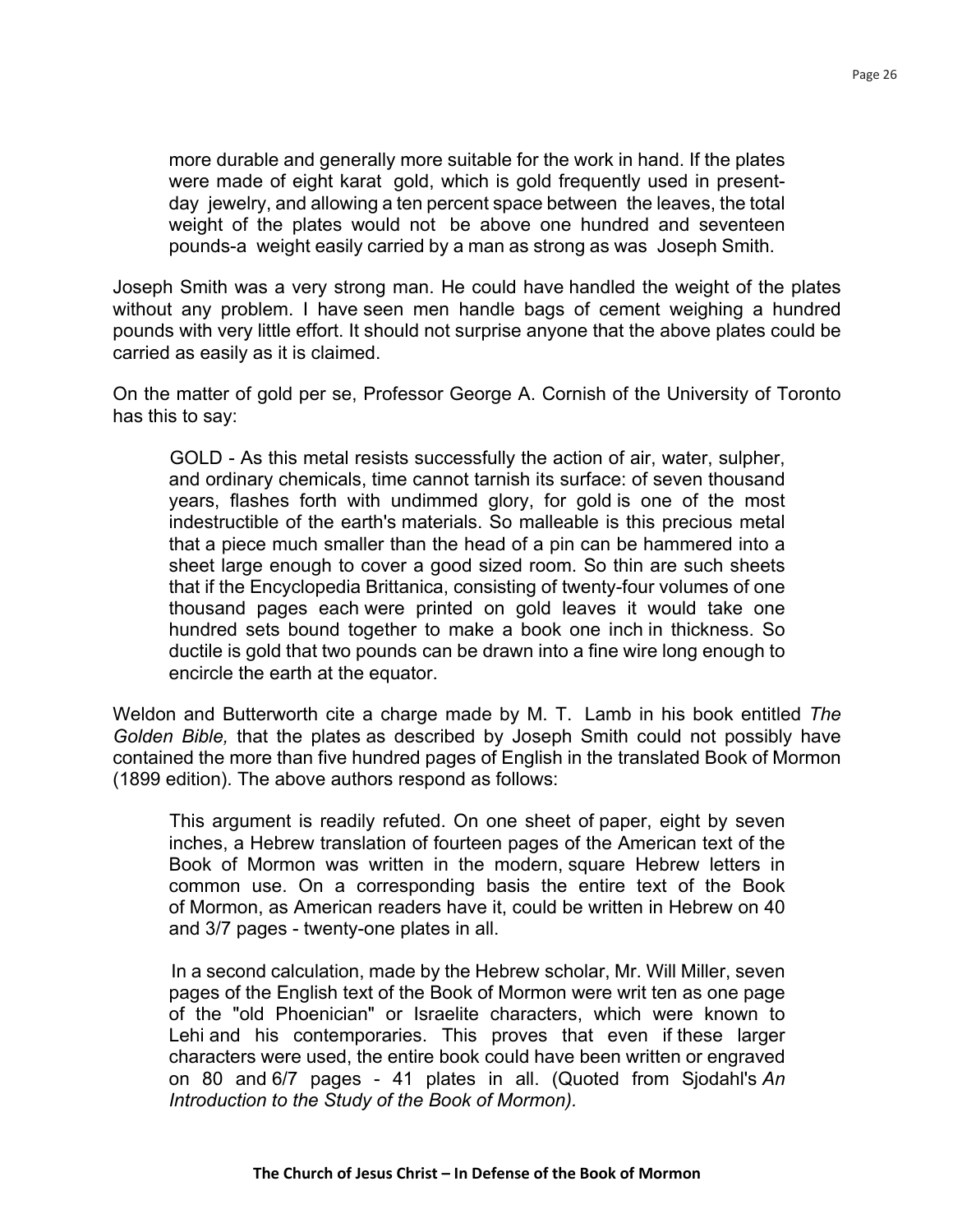Considering the research of the aforegoing authors, the evidence is conclusively in favor of the Book of Mormon. The plates would not be too heavy to carry, and the contents of the plates was sufficient to hold the more than five hundred pages of the English translation of the Book of Mormon.

CRITICISM #12 Part 1 - The writings of Isaiah in the Book of Mormon.

Some modern critics of the book of Isaiah have indicated that chapters 40-55 were written by someone other than the prophet himself. This is called Deutero-Isaiah, or second Isaiah. It is also intimated that Chapters 55-66 were written by a third Isaiah, called Triter-Isaiah. There are also some scholars who have suggested that other chapters in the book of Isaiah are not his writings. What these scholars have done is dissect the book of Isaiah unmercifully. Dr. Chas. E. Torrey has this to say concerning the partitions of the book of Isaiah:

The paring process begun with a pen knife, is continued with a hatchet, until the book has been chopped into hopeless chunks.

According to S. B. Sperry, however, there are many scholars who maintain that the book of Isaiah was written by the prophet and no one else. Sperry shows that some of the scholars who have rejected many chapters and verses in Isaiah are G. R. Driver, G. A. Smith, Skinner, Whitehouse and others. Some of the scholars who maintain the unity of the book of Isaiah are Havernick, Stier, Keil, Loehr and others. We do not intend to go into an extensive monologue concerning the dismemberment of the book of Isaiah; we will leave that to the scholars. If someone would like to read more on this subject, we refer him to S. B. Sperry's *Our Book of Mormon.*

In answer, however, to the criticism of why does the Book of Mormon use quotations from the book of Isaiah, we reply that the above-mentioned quotations used were written on plates of brass which Lehi brought with him to this Continent of America when he left Jerusalem in 600 B.C. These Brass Plates were included in the plates which the Angel Moroni gave to Joseph Smith and were translated by the gift and power of God.

Dr. Sperry makes a wonderful comparison of phrases taken from Isaiah's writings, as recorded in the Book of Mormon, and the same phrases recorded in the King James Version of the Bible and the Septuagint or Greek Version of the Bible. He concludes that, in many instances, the phrases in the Book of Mormon are superior to the King James and Septuagint Versions.

Critics have also suggested that Joseph Smith took many phrases from the Septuagint Version. In reply, Joseph Smith did not know the Greek language, and there has never been any evidence that he had in his possession a copy of the Septuagint Bible in 1829- 30 when he translated the Book of Mormon.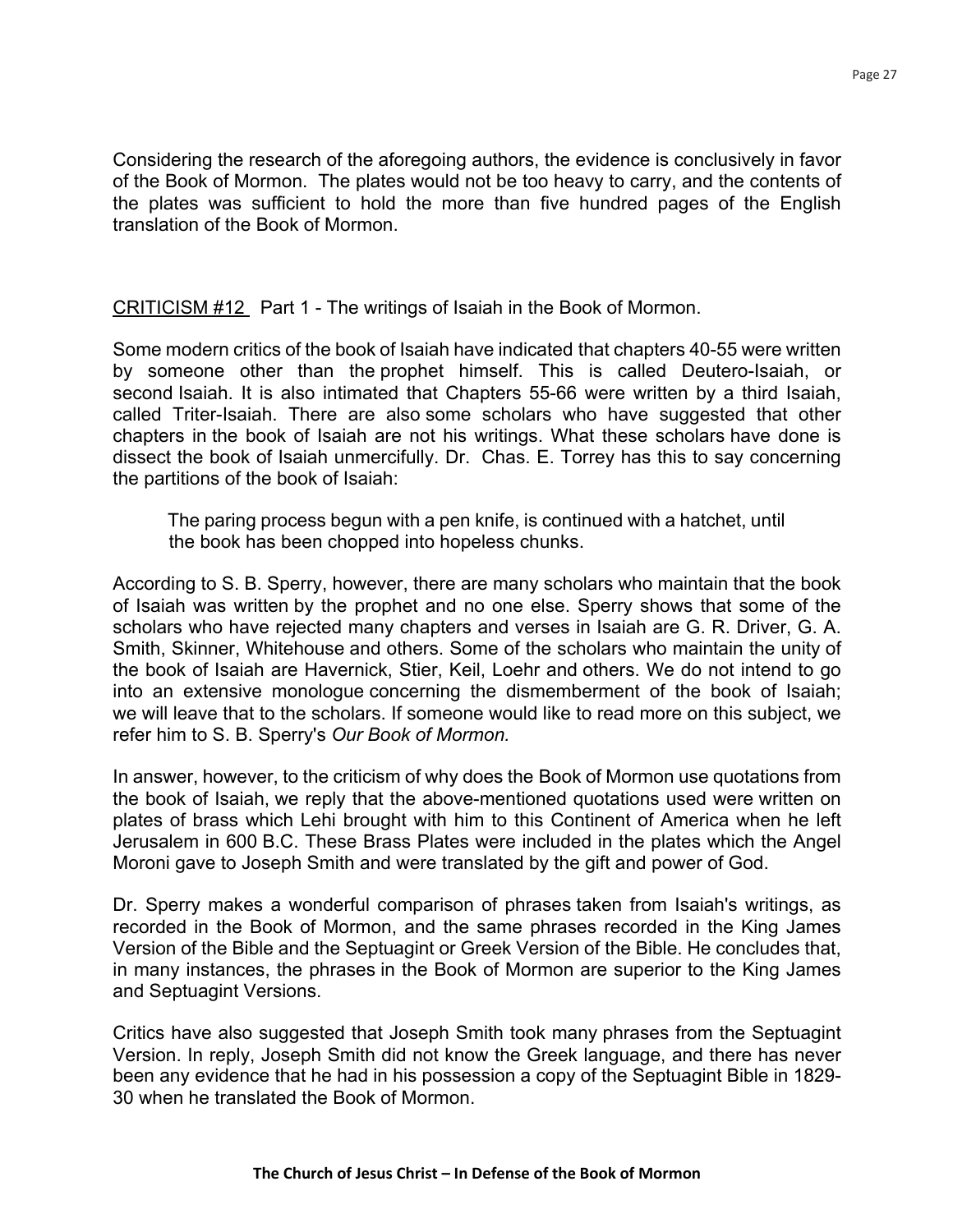The Book of Mormon quotations of approximately 433 verses of Isaiah indicate that the entire book was written by one man. Messrs. Weldon and Butterworth make the following observations:

The Septuagint and other ancient versions of scripture give absolutely no hint of the multiple authorship of Isaiah. They do not give us a single name of the ten or more prophets that are assumed by various critics to have contributed to Isaiah's book. Christ and His apostles credit the book to Isaiah. The New Testament quotes from thirty-two chapters of Isaiah. There is not the slightest hint anywhere in the New Testament that any other prophet than Isaiah, the son of Amoz, was the author of the quoted passages. In fact, the emphasis is the other way (see Luke 4:18-21). Paul quotes Isaiah often and from many angles (see especially Romans). It seems passing strange that three minds so penetrating and spiritual as Christ's, Paul's, and Luke's could not see a little of what modern critics see.

The above vindicates the Book of Mormon which points unerringly to some outstanding facts:

- 1. The book of Isaiah was written by one man, Isaiah, the prophet.
- 2. The Isaiah chapters and verses quoted in the Book of Mormon are superior, in many instances, to the King James Version.

Joseph Smith did not know, in 1829-30 while translating the Book of Mormon, that the entire book of Isaiah, written on parchment scroll, would be discovered in 1947. These writings compared favorably with those found in the Book of Mormon. This is another proof of the divinity of the Book of Mormon.

We are not linguists nor scholars of ancient writings nor translators. Therefore, we must rely on the research and knowledge of those learned men who are proficient in languages and translations for the data which, when thoroughly digested, give us logical and reasonable information which we gladly pass on to you. We are indebted and grateful to those men who have supplied the above information.

CRITICISM #12 Part 2 - The use of Bible chapters and quotations in the Book of Mormon.

Believers in the Restored Gospel have never denied that there are quotations in the Book of Mormon that are similar to those in the Bible (King James Translation). There are, however, differences in words and phrases which change the entire meaning of a sentence or verse. The more reliable definition is in the Book of Mormon, indicating to the searcher its superiority over the King James Translation. Following are a few differences. The reader is invited to make comparisons for himself.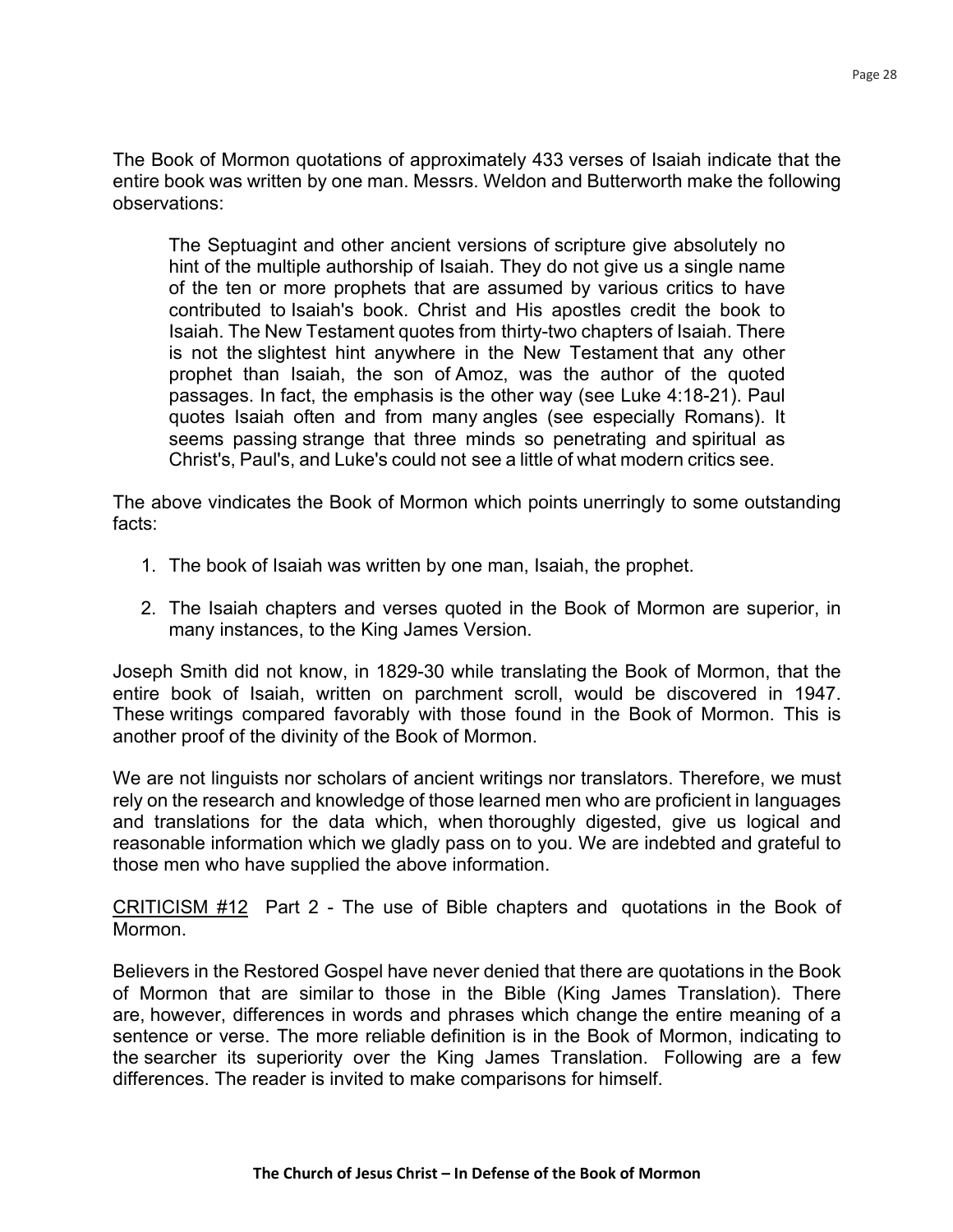# Isaiah 2:5-

 "O house of Jacob, come ye, and let us walk in the light of the Lord."

#### Verse 6-

"Therefore thou hast forsaken thy people the house of Jacob, because they be replenished from the east, and are soothsayers **like the Philistines, and** they please themselves in the children of strangers."

# Verse 9-

, 'And the mean man boweth down, and the great man humbleth himself: therefore, forgive them **not."**

# Verse 10-

"Enter into the rock, and hide thee in the dust, for fear of the Lord, and for the glory of his majesty."

# Verse 12-

"For the day of the Lord of hosts shall be upon every one that is proud and lofty, and upon every one that is lifted up; and he shall be brought low:"

# Verse 13-

" And upon all the cedars of Lebanon, that are high and lifted up, and upon all the oaks of Bashan."

### Bible Quotations Book of Mormon Quotations

(All from Isaiah 2) (Differences in bold letters)

### II Nephi 12:5-

"O house of Jacob, come ye and let us walk in the light of the Lord; **Yea, come, for ye have all gone astray, everyone to his wicked ways."**

# II Nephi 12:6-

"Therefore, O **Lord,** thou hast forsaken thy people, the house of Jacob because they be replenished from the east, and **hearken unto** soothsayers like the Philistines, and they please themselves in the children of strangers.''

### II Nephi 12:9-

" And the mean man boweth **not**  down, and the great man humbleth himself **not,** therefore, forgive **him not.''**

#### II Nephi 12:10-

'' **O ye wicked ones,** enter into the rock, and hide thee in the dust, for the fear of the Lord and the glory of his majesty **shall smite thee."**

#### II Nephi 12:12-

"For the day of the Lord of Hosts **soon cometh upon all nations, yea, upon every one; yea, upon the proud and lofty,** and upon every one **who** is lifted up, and he shall be brought low."

#### II Nephi 12:13-

**"Yea, and the day of the Lord shall come** upon all the cedars of Lebanon, **for they** are high and lifted up; and upon all the oaks of Bashan;"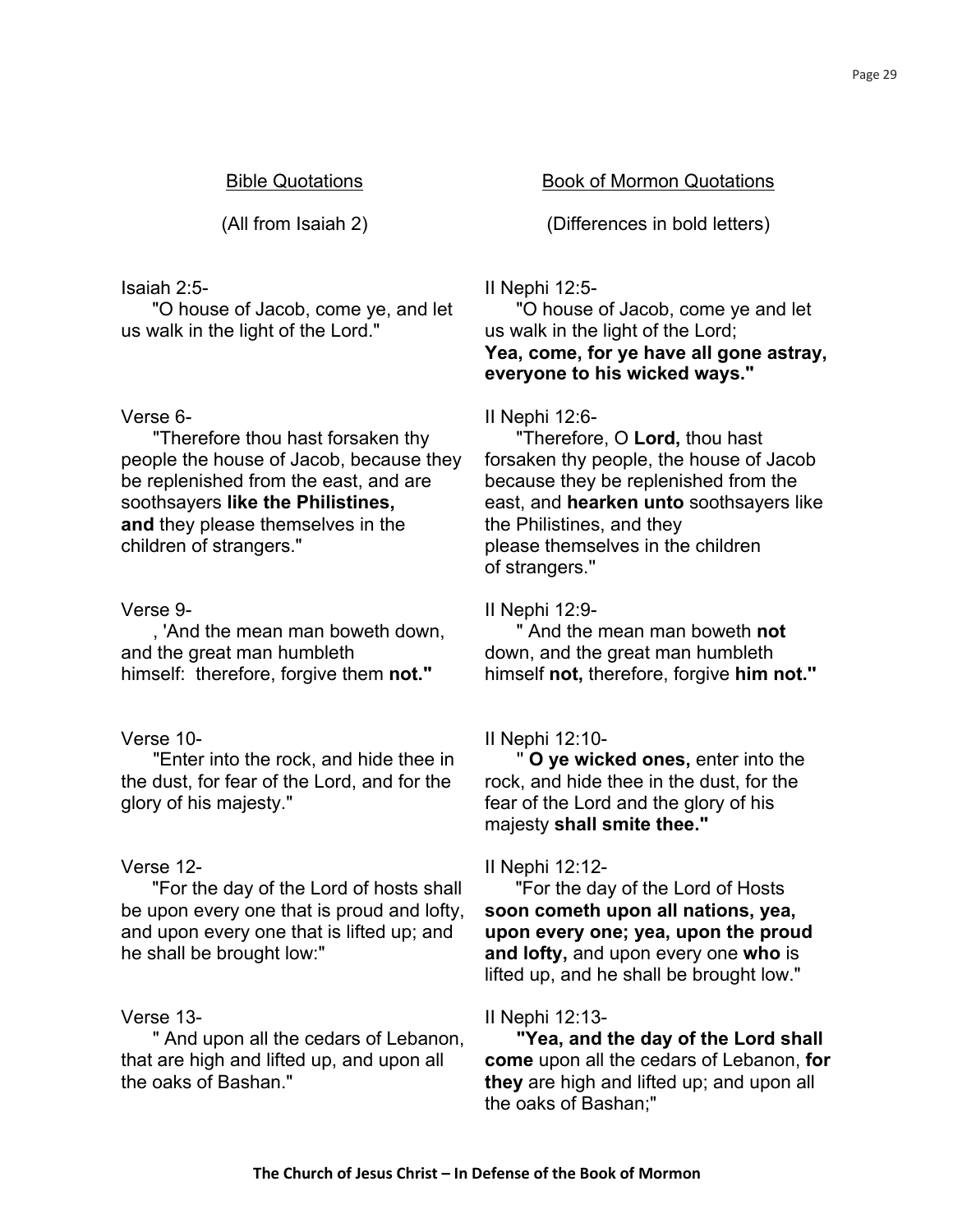#### Verse 14-

" And upon all the high mountains, and upon all the hills that are lifted up,''

# Verse 16-

" And upon all the ships of Tarshish, and upon all pleasant pictures."

# Verse 19-

" And they shall go into the holes of the rocks, and into the caves of the earth, for the fear of the Lord, and for the glory of his majesty, when he ariseth to shake terribly the earth."

# Verse 21-

"To go into the clefts of the rocks, and into the tops of the ragged rocks, for fear of the Lord, and for the glory of His majesty, when He ariseth to shake terribly the earth."

# II Nephi 12:14

"And upon all the high mountains, and upon all the hills, **and upon all the nations which are lifted up, and upon every people;"**

# II Nephi 12:16-

" And upon all the ships of **the sea,**  and upon all the ships of Tarshish, and upon all pleasant pictures."

# II Nephi 12:19-

" And they shall go into the holes of the rocks, and into the caves of the earth, for the fear of the Lord shall **come upon them** and the glory of his majesty **shall smite them,** when he ariseth to shake terribly the earth."

# II Nephi 12:21-

"To go into the clefts of the rocks, and into the tops of the jagged rocks, for **the** fear of the Lord **shall come upon them and the majesty of His glory shall smite them,** when He ariseth to shake terribly the earth."

Please note that the above differences are taken from the same chapter of Isaiah. Anyone can see how much more beautiful is the Book of Mormon translation as compared to the Bible (King James translation).

Opponents of the Book of Mormon criticize it because it quotes from Isaiah and Malachi almost word for word. It is said also that Joseph Smith merely copied from the King James Version the Sermon on the Mount. In reply to this criticism, we ask the opponents of the Book of Mormon a question: "Did Micah, the prophet, copy verbatim the first part of the fourth chapter from the second chapter of Isaiah?" Look at it; it's almost identical. Who was the plagiarist, Micah or Isaiah?

Also, I dare say that if the prophecies of Isaiah, Malachi, and the Sermon on the Mount were different in the Book of Mormon than in the Bible, the critics would howl long and loud that the book was a farce because its characters and Jesus Christ could not quote the Scriptures correctly. So, either way, the opponents would criticize the book.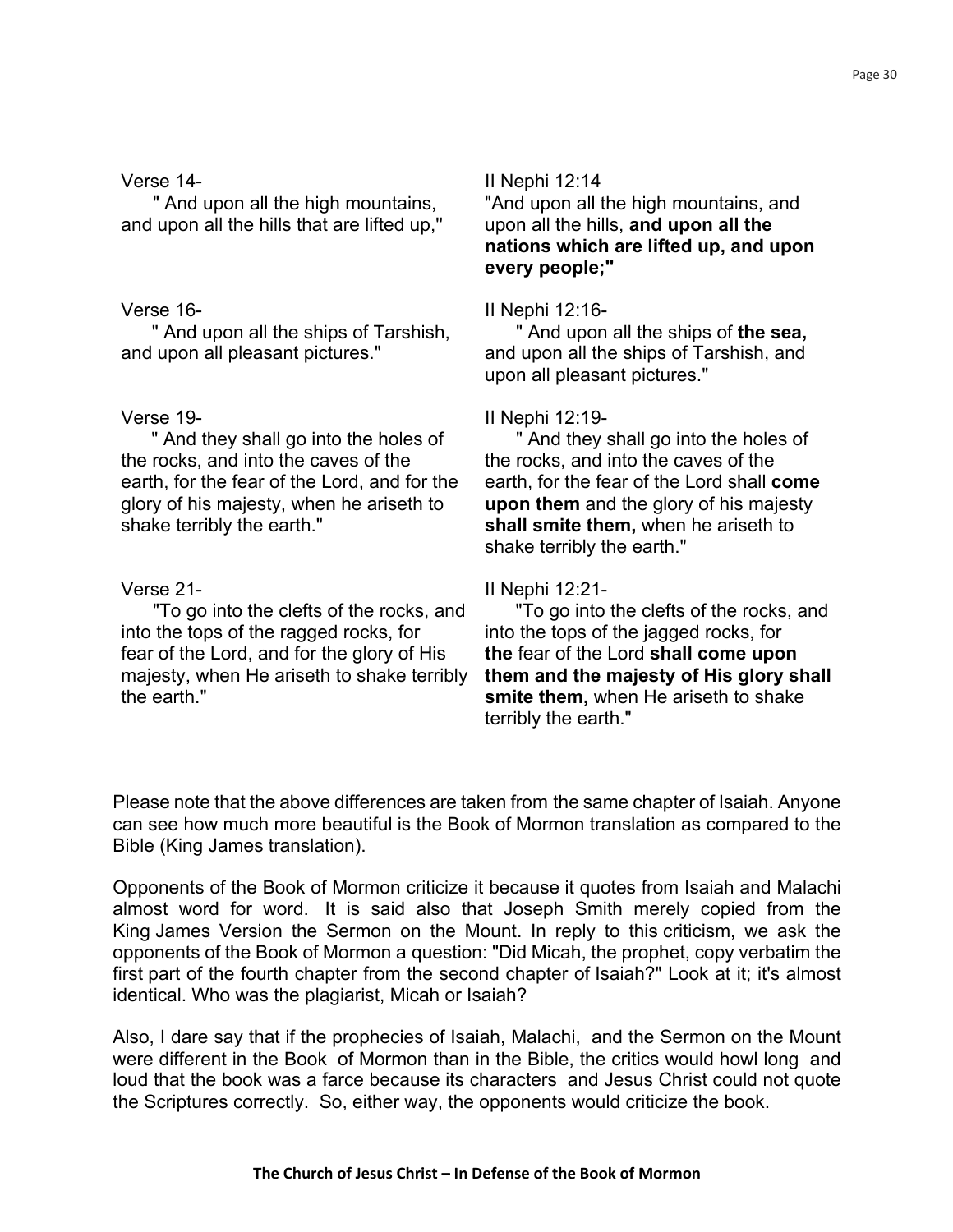I am reminded of a story of a man who kept bumping his head against the wall, and when asked why he was doing so replied, "Because it feels so good when I stop." I suggest that the critics of the Book of Mormon would feel wonderfully well if they stopped finding fault with it.

CRITICISM #13 - The eight Jaredite vessels.

Critics have rejoiced in pointing with great derision to Ether 2 in the Book of Mormon regarding the eight vessels with a hole on top and a hole in the bottom.

Mr. Hugh Nibley, in his paper, "Strange Ships and Shining Stones," says that "nothing has elicited louder whoops and howls of derision than the account . . . of the ships of the Jaredites and their illumination by shining stones." He cites some of the absurd criticisms:

- 1. An imposition on the gullibility of mankind.
- 2. A libel on the wisdom of God.
- 3. Trash that sensible men cannot credit.
- 4. Tales to equal *Alice in Wonderland* and *Baron Mauchusen.*

All the above criticisms by so-called intelligent human beings makes one wonder if they are living in a twilight zone of their own creation and whether they have truly believed in the wonders performed by the Almighty as recorded in the Bible such as: the swallowing of Jonah by a large fish, the Red Sea parting to let the Israelites go across dry-shod, the tumbling of the walls of the city of Jericho at the sound of the trumpets and, very importantly, the building of the ark by Noah.

Do these critics wonder how Jonah was able to breathe the days and nights he was in the belly of the fish? Jonah not only breathed but was able to pray in the belly of that sea mammal. The Lord provided ventilation for the prophet and also kept the stomach juices of the fish from digesting him.

Do these critics ever think how that after the Red Sea parted the Israelites walked on the bottom of the sea without getting mired down? The Lord parted the sea and also made the bed thereof hard to enable the people, the animals, and the carts to travel without danger of becoming mired.

Do these critics believe that the walls of Jericho fell at the sound of the trumpets? Logically speaking, no kind of sound produced by any human means would be able to cause large walls made of stone and concrete to tumble. The blowing of the trumpets was an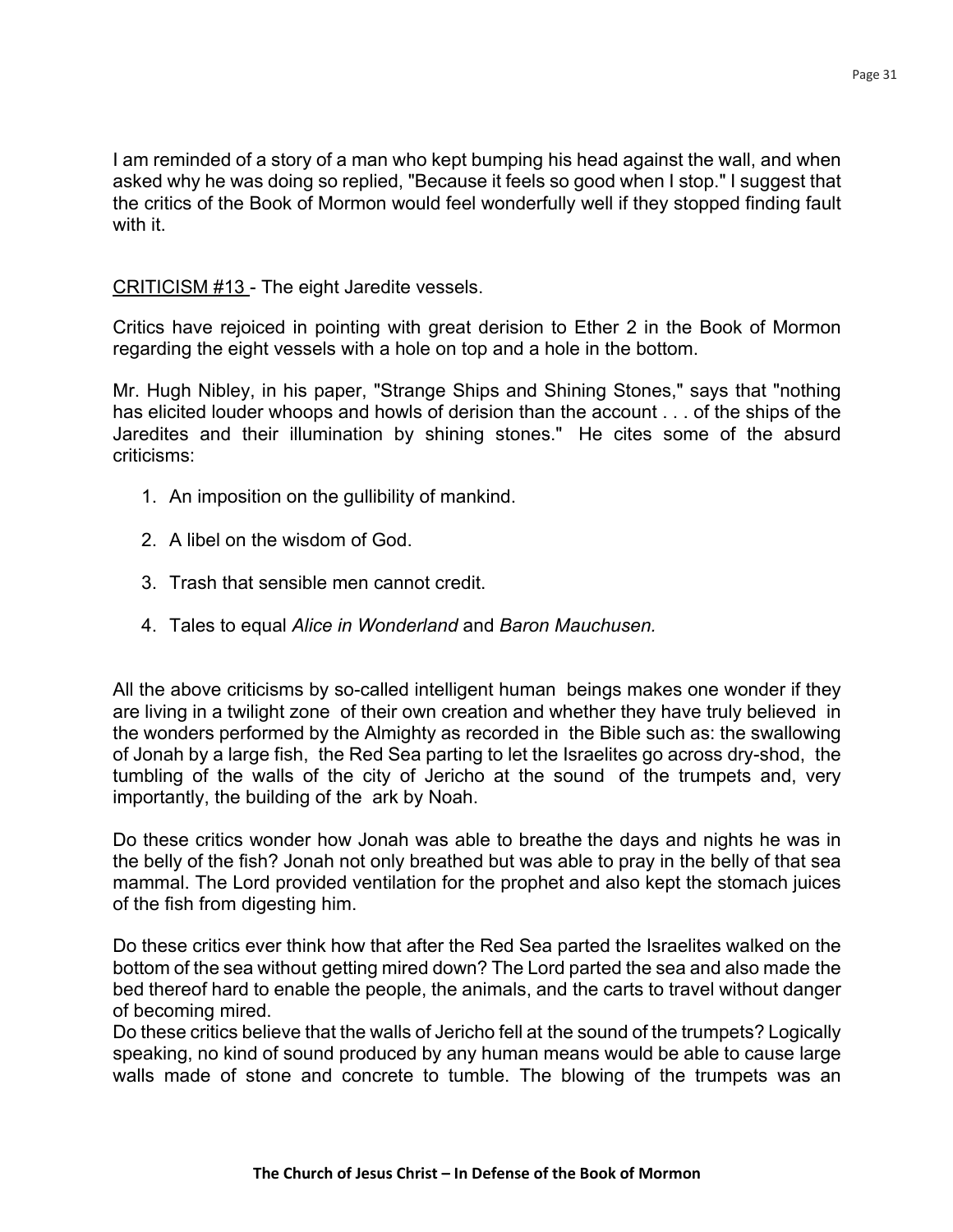obedience to the commandment of God who by His own means accomplishes deeds far beyond the understanding of man.

Have these critics ever wondered at the peculiar architecture of the ark which Noah built, or by what means the ark was illuminated and ventilated? If the critics of the Jaredite vessels do not believe in the above-mentioned Bible phenomena, they certainly are not in a position to judge what is recorded in the Book of Mormon. And, even if they do believe in the miraculous events written in the Bible, they still cannot judge with authority what is in the Book of Mormon as the events in both books originate within the power of God.

Rather than getting into a lengthy discourse on the Bible phenomena, we will limit ourselves to the ark of Noah which, according to the prophet Ether in the Book of Mormon, was the pattern after which the eight Jaredite vessels were built. In the writings of Ether 6:7, it states:

And it came to pass that when they were buried in the deep there was no water that could hurt them, their vessels being tight like unto a dish, and also they were tight like unto the ark of Noah.

God commanded Noah to build a vessel preparatory to the sending of the flood. The Lord instructed him how to build it. Included in the construction was a "window on the top and a door on the side." Genesis 6:16 reads:

A window shalt thou make to the ark, and in a cubit shalt thou finish it above; and the door of the ark shalt thou set in the side thereof; with lower, second, and third stories shalt thou make it.

The picture that the above description brings to mind is that the ark was built with a cover to keep the water out, was sealed with pitch inside and outside, and had a window on top.

The eight Jaredite vessels were built after the pattern of Noah's Ark, sealed on all sides. While the writer uses the expression, "tight like unto a dish," it simply means "sealed tightly" as was Noah's Ark. Ether 2:17 explains that the barges were made in the fashion of a dish that holds water. In other words, the top, bottom and sides were made in the form of a dish, sealed tightly, with the additional feature of being "peaked" fore and aft. Now, picture in your minds this architectural marvel: they were built like an elongated dish, gradually coming to a peak at both ends. The Lord also commanded the Jaredite prophet to make a "hole on the top and a hole on the bottom" of the vessels to give them air when needed.

It is logical and reasonable that God provided means for the ark of Noah to receive lifegiving air when needed. How else could humans live, month after month, with the stench exuding from the animals aboard without ventilation? Impossible. Whether it was the window on top or some other phenomenon by which they received ventilation is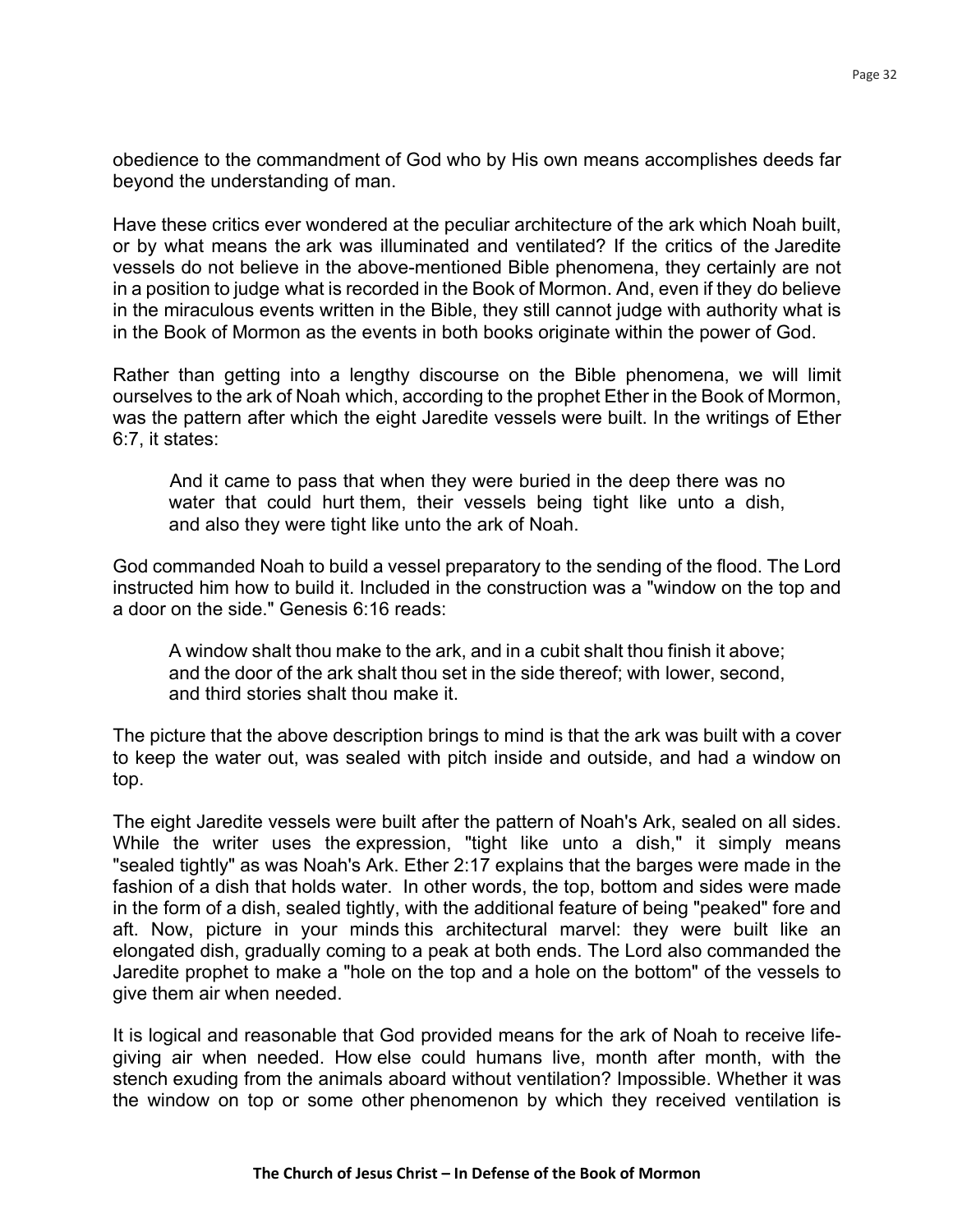irrelevant. The fact is that they were provided with means to obtain air by the Lord, and also light within.

Relative to the Jaredite vessels having a "hole on top and a hole on the bottom," I will give you my opinion which I deem logical. Try to picture in your mind the "peaked" ends of the vessels extending above the waterline. If the holes were made at the peaked ends, it would be very possible to have them on the top and bottom respectively. Imagine a hole on the top of the peaked end at the fore of the vessel and a hole on the bottom of the peaked end aft of the vessel. In this manner, when the holes were unstopped, there would be a cross ventilation. Another possibility would be to have a hole on top and a hole on the bottom in the peaked end at the fore of the vessel. When the holes were unstopped, air would come in from the top hole, travel throughout the vessel and escape through the hole on the bottom thereof. Seems like a very simple solution to me.

Remember, the peaked ends were always above the waterline so, when they would travel above the water, the holes could be easily unstopped without fear of water coming into the vessels.

As to the stones that gave light inside the barges, why should it seem so strange that God would touch them to serve as lamps? Why should this appear any stranger than the pillar of fire which gave light at night to the Israelites and the cloud that hovered over them by day or Jonah praying in the belly of the fish or the dew appearing on Gideon's fleece contrary to nature?

The brother of Jared exercised his faith so greatly in bringing the sixteen stones to be touched by God so that they could give light to them in the barges, that the Lord could not refuse such a display of perfect faith. He, accordingly, touched the stones, and they became lamps to the Jaredites while crossing the great deep.

Hugh Nibley gives an excellent account of ancient traditions concerning the ark of Noah. He says that some of the Jewish Rabbis "do not settle for the **Zohar** - the light of the ark - as being simply a window: for some of them it was rather a miraculous light-giving stone. Its purpose, however, was not to furnish illumination, but to provide Noah with a means of distinguishing night from day. It is in that connection that the Rabbis come to mention the stone; for a very important point in the observation of the Law is to determine the exact moment at which night ends and day begins, and visa versa.''

Mr. Nibley also says that the above tradition of the ark is found in the Palestinian Talmud and that it would have been impossible for Joseph Smith to lift any material from it because the Palestinian Talmud, to this day, remains a rare and difficult book. Only the most prominent Rabbis ever read or cite it.

In his observations, Mr. Nibley continues, saying: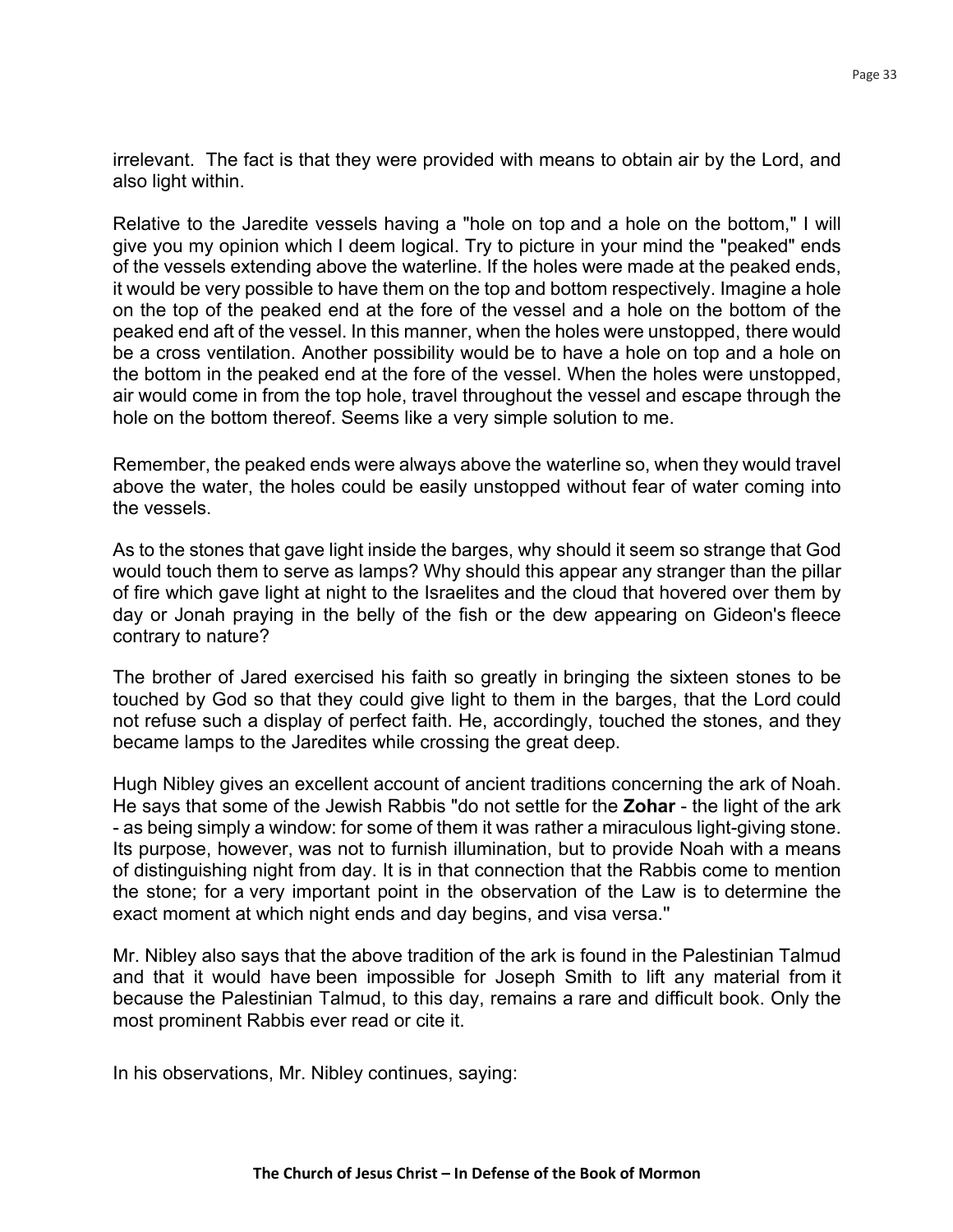The language of this book-the Palestinian Talmud-is a terrible barrier, being the difficult West Aramaic dialect, rather than the familiar East Aramaic of the Babylonian Talmud, which is fairly close to the Hebrew . . . Granted that the language of the Palestinian Talmud presented an insuperable barrier to Joseph Smith and his friends, or for that matter to any scholar in America at that time, they would have used translations. Only there were **no translations.**

Mr. Nibley also presents a very convincing theory concerning the Jaredite vessels with a "hole on top and a hole on the bottom," to wit:

For one thing, the ships had no windows communicating with the outside- 'ye cannot have windows' reads the 2nd chapter of Ether, the 23rd verse . . . each ship had an airtight door, and that was all. Air was received not by opening and closing doors and windows but by unplugging air holes, this being done only when the ship was not on the surface when they were not able to open the hatches, the ships being submerged. This can refer only to a reserve supply of air, and indeed the brother of Jared recognizes that the people cannot possibly survive on the air contained within the ships at normal pressure.

The Book of Mormon records the brother of Jared as saying to God, " . . . we shall perish, for in them ye cannot breathe, save it is the air which is in them; therefore, we shall perish."

Mr. Nibley suggests that the Lord recommended a device for trapping (compressing) air by making a hole on the top and on the bottom of the ships, not referring to the ship but to the air chamber itself. "Note," says Mr. Nibley, "that the peculiar language unstop does not mean to open a door or window but to unplug a vent, here called a hole in contrast to the door mentioned in verse 17; it is specifically an air hole." In harmony with Mr. Nibley's presentation, I quote Ether 2:20 in part:

. . . and when thou shalt suffer for air, thou shalt unstop the hole thereof, and receive air. And if it be so that the water come in upon thee, behold ye shall stop the hole thereof, that ye may not perish in the flood.

We have given you two theories on the "hole on the top and the hole on the bottom," ours and Hugh Nibley's. In the two opinions you have enough material to keep you busy for a while. Remember, the ways of the Lord are not our ways. He performs in ways that are not understood by human minds. When logic says that something cannot be done, faith comes to the fore and says, "It is possible, it can be done."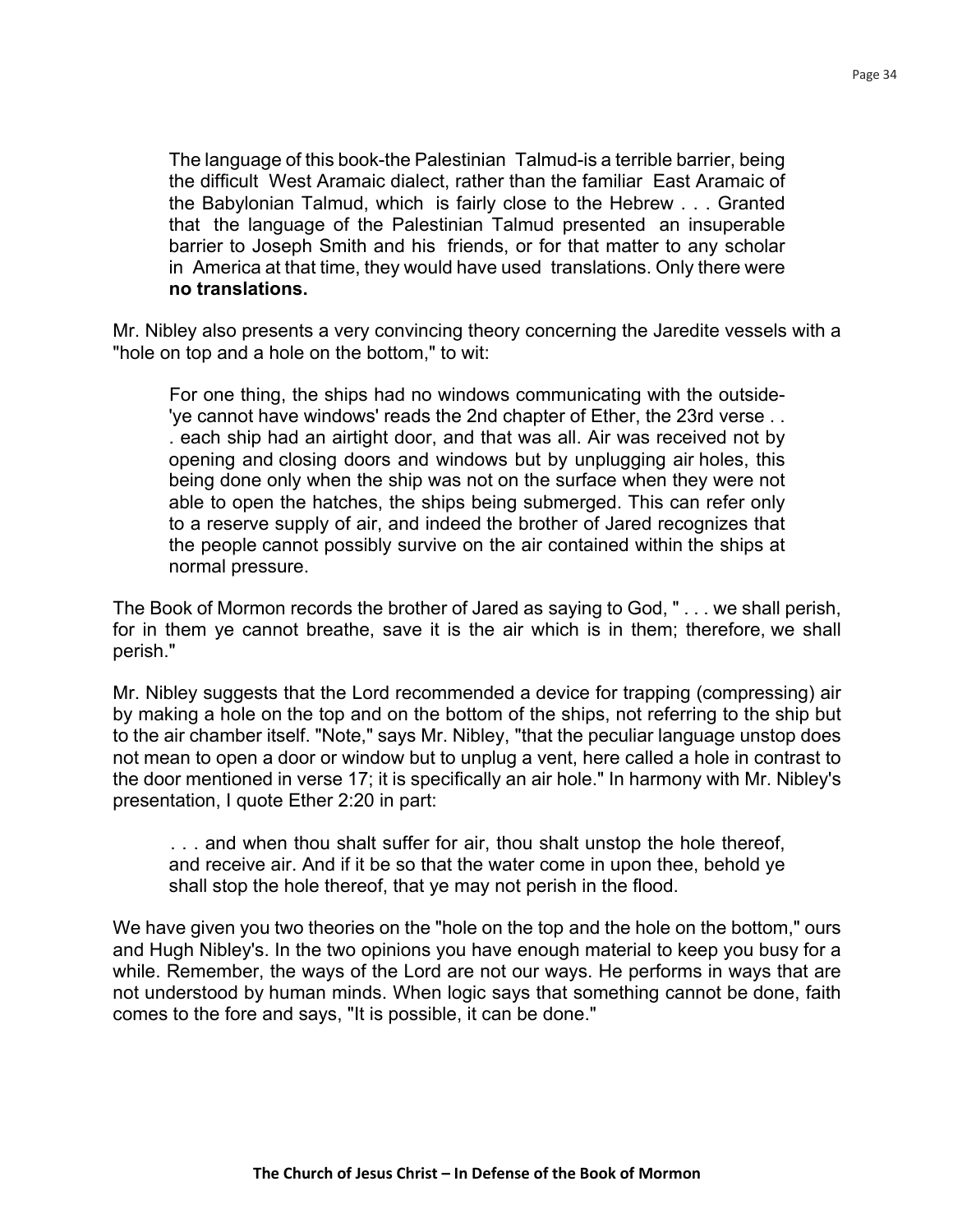# CRITICISM #14 - It came to pass.

When critics cannot find too much more to say against the Book of Mormon, they start nit-picking. They take the most insignificant things and find opposition to them. In this case, the objection is that the phrase, "It came to pass," is used so often that it becomes monotonous to the eyes and ears. The critics, at least some of them, should look well into the Bible and they will be surprised at the hundreds of times this particular phrase is used. The Gospel of Luke uses this expression forty-four times. The Pentateuch uses it more than a hundred times.

We do not consider this criticism of enough importance to give it much consideration. Suffice it to say that, if people want to find fault with something or someone, they can usually find enough material, small as it may be, to write a negative article about it.

CRITICISM #15 - Against the special witnesses of the Book of Mormon.

While it is true that some of the eleven witnesses regarding the plates from which the Book of Mormon was translated either left the Church of their own volition or were excommunicated, the final analysis is that none of them ever denied their testimony as written in the forepart of the Book of Mormon.

David Whitmer and Oliver Cowdery were excommunicated from the Church with Joseph Smith's approval. If there had been any kind of conspiracy involved in the origin of the Book of Mormon other than from divine source, is it not reasonable that these two men would have denounced Joseph Smith as a fraud and a plagiarist, whether they did it in anger, frustration or resentment? But they did no such thing. In spite of their differences with Joseph Smith and other leaders of the Church, they never denied seeing the Angel Moroni nor did they deny handling the plates. The same with Martin Harris. Although he was estranged from the Church for many years, he never denied seeing the angel and the plates.

The eight witnesses, which included four Whitmers, three Smiths, and Hiram Page, never denied their testimony of seeing and feeling the plates. In spite of all the criticisms against all of the witnesses, the truth is that they all remained faithful to their testimonies relative to the divine origin of the Book of Mormon.

Some critics enjoy "making a case" against the witnesses, slandering their names and characters by concentrating on second-hand information intended to destroy the veracity of men who, in spite of the calumny heaped upon them, remained steadfast in their testimony concerning the plates and the Book of Mormon.

It is not difficult to "make a case" against any person. I dare say that even if one wanted to find fault with the critics of the Book of Mormon, a little research would possibly uncover a few skeletons in their respective closets.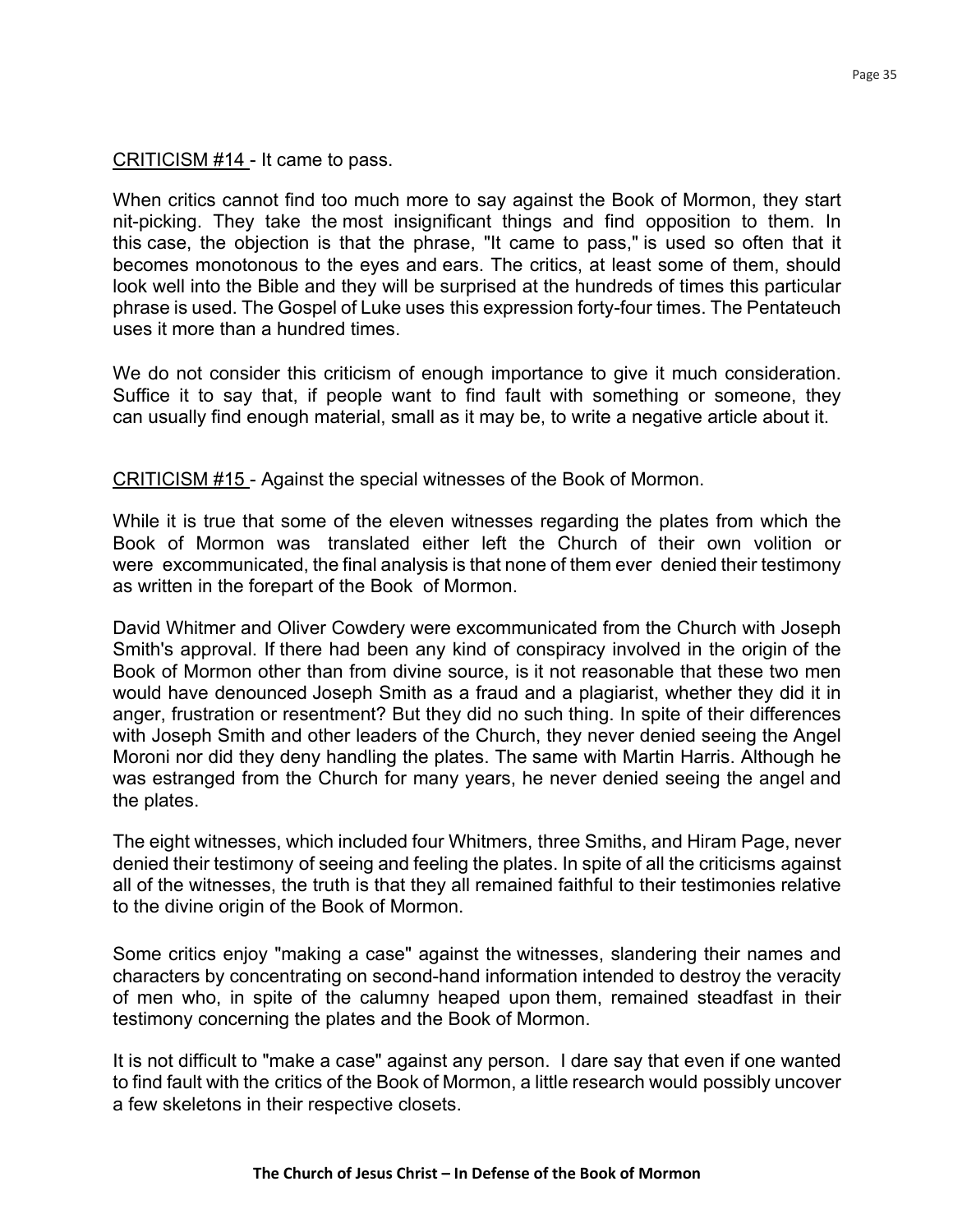Bible critics have had a lot of negative things to say about its characters: the incest committed by Lot, the polygamy of David and Solomon, the denial of Peter, the betrayal of Judas, and many others.

Bible antagonists have also made cases against believers in the Bible, including leaders of Catholicism and Protestantism. Men like Thomas Paine, Ingersol, Lewis, and others have enjoyed their hour of glory in debasing the Bible and belittling those who believed in it. Nonetheless, the Bible still rides the crest of popularity over all other kinds of books, whether they be fiction or non-fiction. It is still the best seller.

Since 1830 - beginning with Alexander Campbell - some people have apparently found great pleasure in criticizing the Book of Mormon and all of the witnesses. Whether these people became critics-or are so-because of anger, frustration, zeal, or vendetta, I do not know nor judge. I am at a loss, however, to understand why intelligent persons use their time and talents in seeking to destroy the faith of others.

I spoke to a man one day who told me that his opposition to the Book of Mormon was comparable to the zeal of the Apostles in their desire to proselyte for Jesus Christ and His Gospel. When I asked him, however, to find one item in the Book of Mormon which was different or contrary to the Gospel as recorded in the Bible, he was unable to do so.

Despite the antagonism against the Book of Mormon, it will stand on its own merits. Critics would do well to abide by the counsel and advice that Gamaliel gave to the High Priests concerning Christ and His Apostles. In Acts 5:38, 39, is recorded the following:

And now I say unto you, Refrain from these men, and let them alone: for if this counselor this work be of men, it will come to naught: But if it be of God, ye cannot overthrow it; lest haply ye be found even to fight against God.

To the opponents of the Book of Mormon I say in the words of Gamaliel, although I am paraphrasing somewhat:

Cease criticizing the Book of Mormon, for if God is in the matter-and I believe He was and is - no man can stop its progress. If it isn't of God, it will eventually come to naught. Spend your time and talents in seeking to bring souls to Christ by applying His gentleness, wisdom, and love towards all people. For, in spite of your tirades, your papers, and your publications, you are fighting a lost cause. The Book of Mormon will still be here long after you are gone. Nevertheless, whether you criticize it until the day you die, the prophecies recorded within its pages will be fulfilled. I pray that you or your posterity will see their fulfillment. God bless you.

Critics also refer to a revelation given to Joseph Smith wherein Martin Harris is called a "wicked man." Great stress is laid on this statement and in consequence thereof, his character is completely assassinated.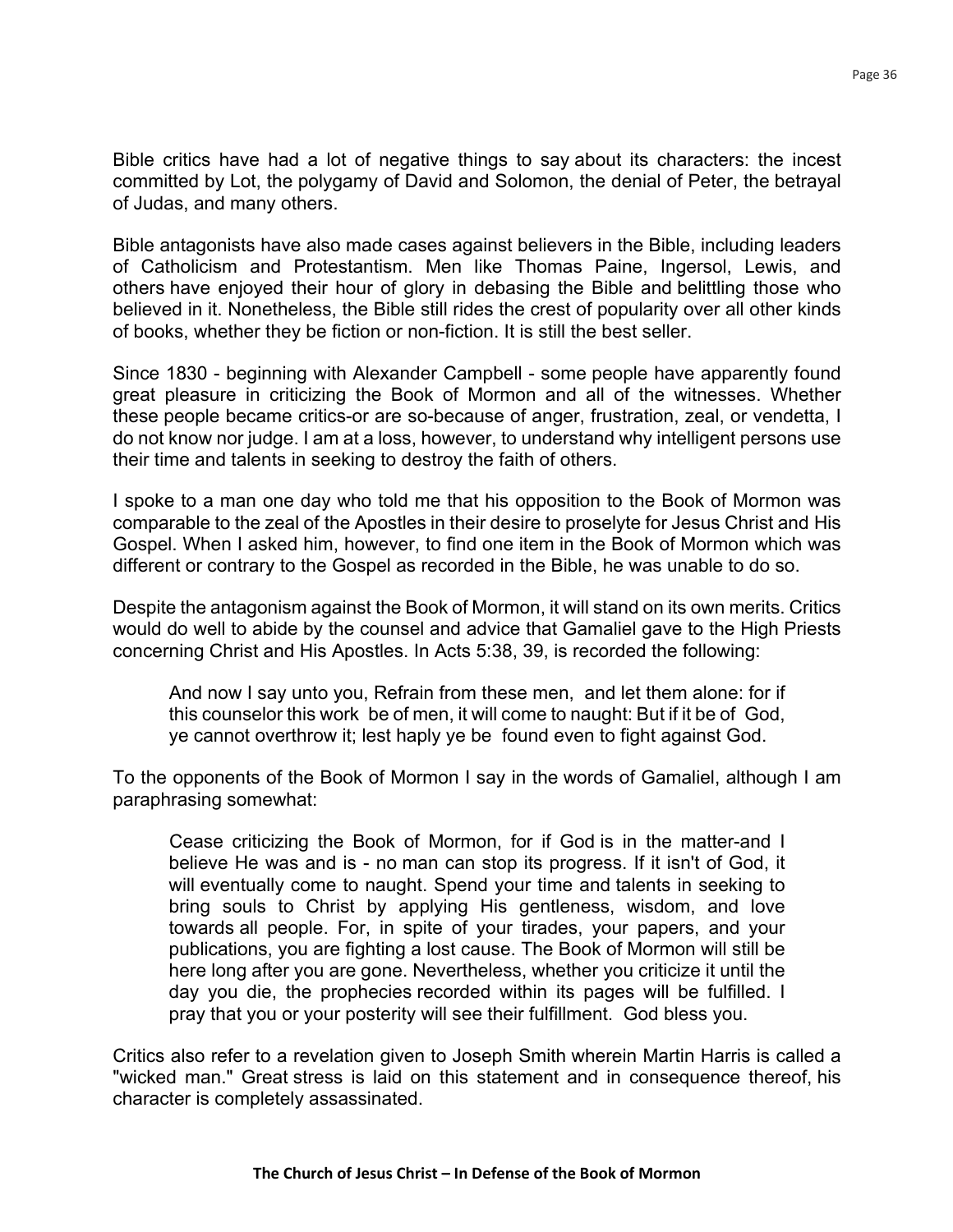Do these same critics ever think of Jesus' statement to the Apostle Peter when He told him, ". . . Get thee behind me, Satan: for thou savourest not the things that be of God, but the things that be of men" (Mark 8:33). Was Peter a devil-a wicked man? Why did Jesus call him Satan? The answer is obvious. The fact that Peter presumed to counsel Jesus Christ-the scripture reads "rebuke" -earned him the reprimand of being called Satan (or a wicked man). Christ did not mean that Peter was altogether a Satanic person, but only that one act of rebuking Jesus.

If Peter had lived in this period of time, the same ones who have criticized Martin Harris as being totally unreliable, would have assassinated Peter's character as well. They would have pointed to the scripture in which he is called Satan, to the scripture where he denies Christ three times, and to his weakness by going fishing, forgetting, very conveniently, his remarkable life of dedication even unto death.

With the Lord there are no gray areas of judgment. A person's actions are either good or wicked, righteous or unrighteous. There is no such thing as being partially good or partially wicked. However, it does not necessarily mean that a person is totally good or totally wicked. One's actions are judged individually by God.

So it is with Martin Harris. His action of demanding and then losing the 116 pages of manuscript while in his care earned him the rebuke of being called a wicked man-no less, no more than Peter being called Satan. Because of this, critics have dug up everything they could to destroy Harris' character. The fact is, however, that in spite of all the adverse publicity, Martin Harris never denied his testimony of seeing the Angel Moroni and the plates.

I have read many articles by Book of Mormon critics - past and current - which have attempted to cast doubts upon the characters of the eleven witnesses. Whether the material presented is spurious or real, one thing stands out very noticeably: none of the witnesses ever denied their testimony. Some critics have said, or cited from other sources, that a few of the witnesses became doubtful of their testimony. However, I have not seen one sentence, or one paragraph signed by any of the witnesses who swore under oath that he became doubtful of the authenticity of the plates or the Book of Mormon. Rather, all of the evidence produced thus far has been from quotations of second or third persons or by disgruntled and disenchanted people.

Would the critics say that John the Baptist became weak and doubtful when he sent two of his disciples to Christ to ask Him if He was truly the one that should come or should they await for another? Would the critics also say that Peter became weak and charge him with doubtfulness when he denied the Lord three times? Let us, for the sake of discussion, suggest that John the Baptist became doubtful of his confession that Christ was the Lamb of God. Is there anyone can say that he became doubtful or ever denied the divinity of the Lord Jesus Christ or that Peter, after the day of Pentecost, ever denied his confession of Jesus being the Christ, the Son of God? Of course not. Of the many thousands of converts who witnessed for Christ, many retracted and denied their faith